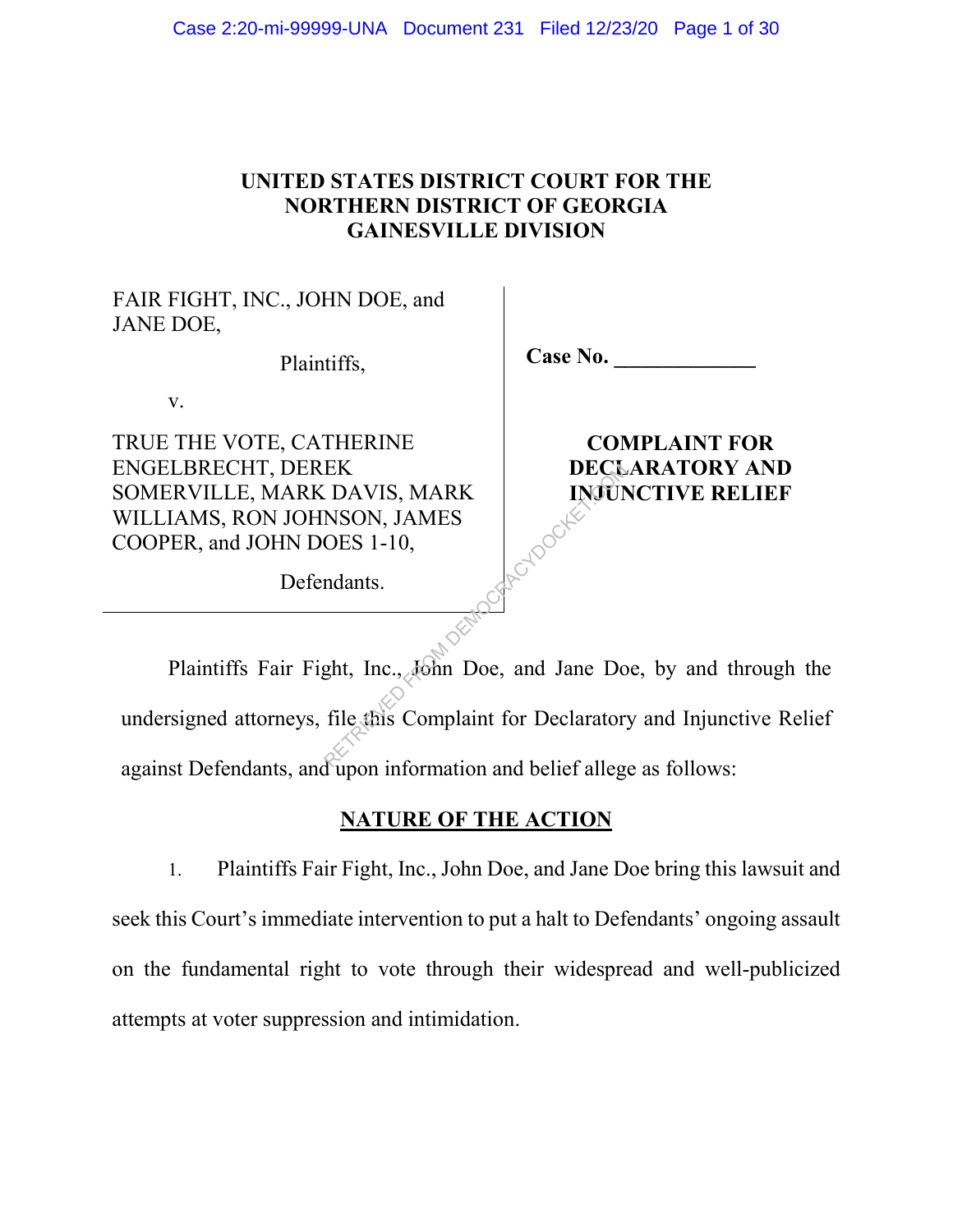2. In the wake of the 2020 General Election, which saw historic turnout across the country and in Georgia, Defendant True the Vote, a Texas organization, has spearheaded a coordinated attack on Georgia's electoral system, threatening voters with entirely frivolous claims of fraudulent and illegal voting that have reached feverish heights in the weeks leading up to the January 5, 2021 runoff.

3. While courts across the country (and in Georgia) have repeatedly found claims of widespread voter fraud in the 2020 General Election to be wholly without merit, Defendants remain undeterred, partnering up to engage in a massive operation to "catch" and expose supposedly illegal voters, in what True the Vote itself has described as "the most aggressive election integrity operation in American history." ter fraud in the 2020 General Election<br>
m undeterred, partnering up to engage<br>
supposedly illegal voters, in what<br>
ggressive election integrity operation<br>
ne focus of these efforts has been<br>
organs—particularly Black and b

4. Crucially, the focus of these efforts has been to intimidate and deter eligible and qualified Georgians—particularly Black and brown voters and first-time voters—from exercising their fundamental right to vote. Just last week, for example, True the Vote announced that the organization, in partnership with electors in each Georgia county, intended to preemptively challenge the eligibility of more than 364,000 Georgians to vote on the grounds that these voters no longer reside in the State of Georgia. To be sure, these challenges are meritless because the "evidence" they have presented—purported lists of names culled from the U.S. Postal Service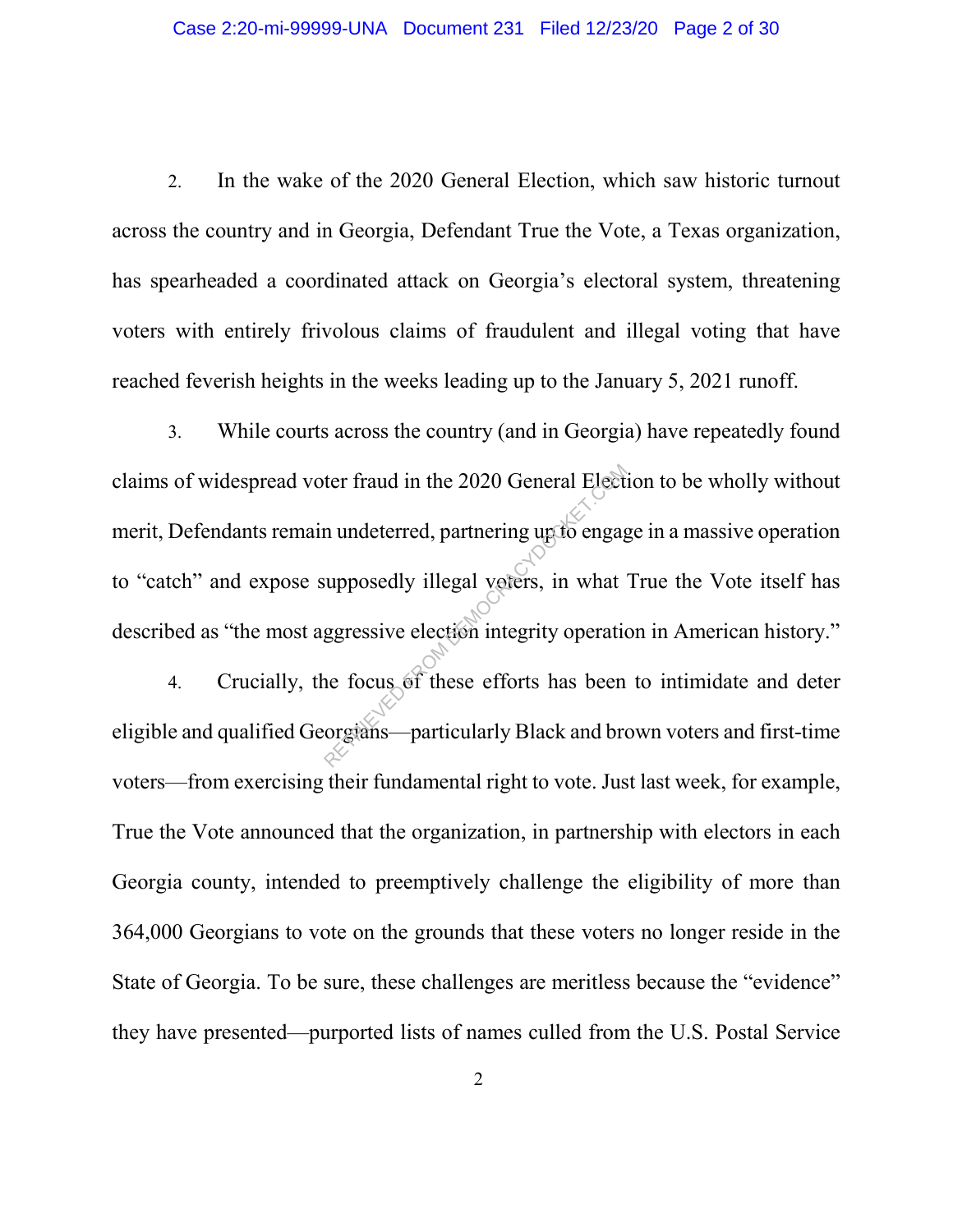National Change of Address ("NCOA") registry—is notoriously unreliable as a means of determining voter eligibility. Even assuming these registries are entirely accurate (which they are not), there are innumerable reasons why individuals may change their mailing address while maintaining residency in Georgia, including, for instance, temporary relocation for military service, employment, school, or travel. There is nothing improper about voting while outside of one's permanent residence; the concept of absentee voting accommodates exactly that. *See* O.C.G.A. § 21-2- 380(b). Indeed, federal law plainly prohibits election officials from removing individuals from the voter rolls simply because of an address change unless several strict precautions are followed. voting accommodates exactly that<br>law plainly prohibits election corrolls simply because of an addre<br>lowed.<br>ment these mass voter challenge<br>o raonitor voters as they return

5. To complement these mass voter challenges, Defendants are also recruiting volunteers to monitor voters as they return their ballots and are encouraging "citizen watchdogs" to report suspected instances of illegal voting to their 24/7 "voter integrity" hotline.

6. As a final touch, Defendants also established a \$1 million reward fund to "incentivize" individuals to report instances of "election malfeasance." The obvious effect of this million-dollar bounty will be to encourage Defendants' supporters to generate even more baseless accusations of voter fraud—an effort that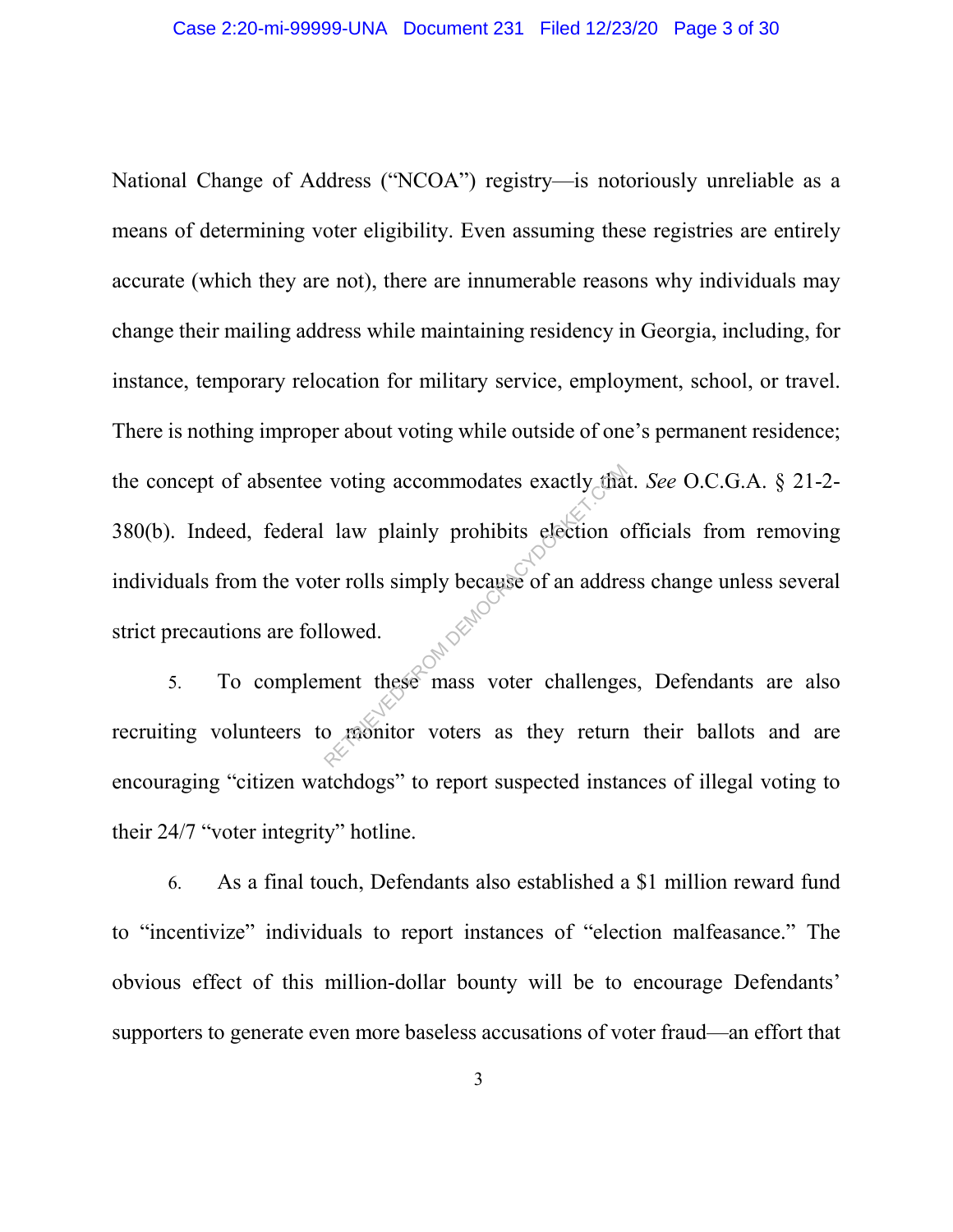is likely to subject Georgia voters, and particularly Georgians of color, to harassment, particularly if they appeared on Defendants' erroneous and unsubstantiated lists of purportedly ineligible voters.

7. While several counties have already rejected True the Vote's mass challenges, and multiple courts have already thrown out their supporters' frivolous claims of voter fraud, these repeated attempts at voter suppression have lasting effects on of the electorate: lawful voters will be deterred and intimidated from participating in the political process out of fear that they will be accused by Defendants and their supporters of voting illegally.

8. These fears are objectively reasonable. In the past few weeks, as claims of voter fraud reached a fever pitch, many of Georgia's election workers were harassed and faced death threats. Defendants collectively fed this frenzy and continue to breed false claims of voter fraud—threatening the safety and well-being of Georgia's voters and its election workers. rate: lawful voters will be deterred<br>itical process out of feat that the<br>pporters of voting illegally.<br>are objectively reasonable. In the p<br>a fever pitch, many of Georgia's<br>ath chireats. Defendants collective

9. Defendants' conduct has created an atmosphere of intimidation and is plainly unlawful. In the aftermath of previous voter suppression efforts in our history, Congress responded forcefully by enacting laws that unequivocally prohibit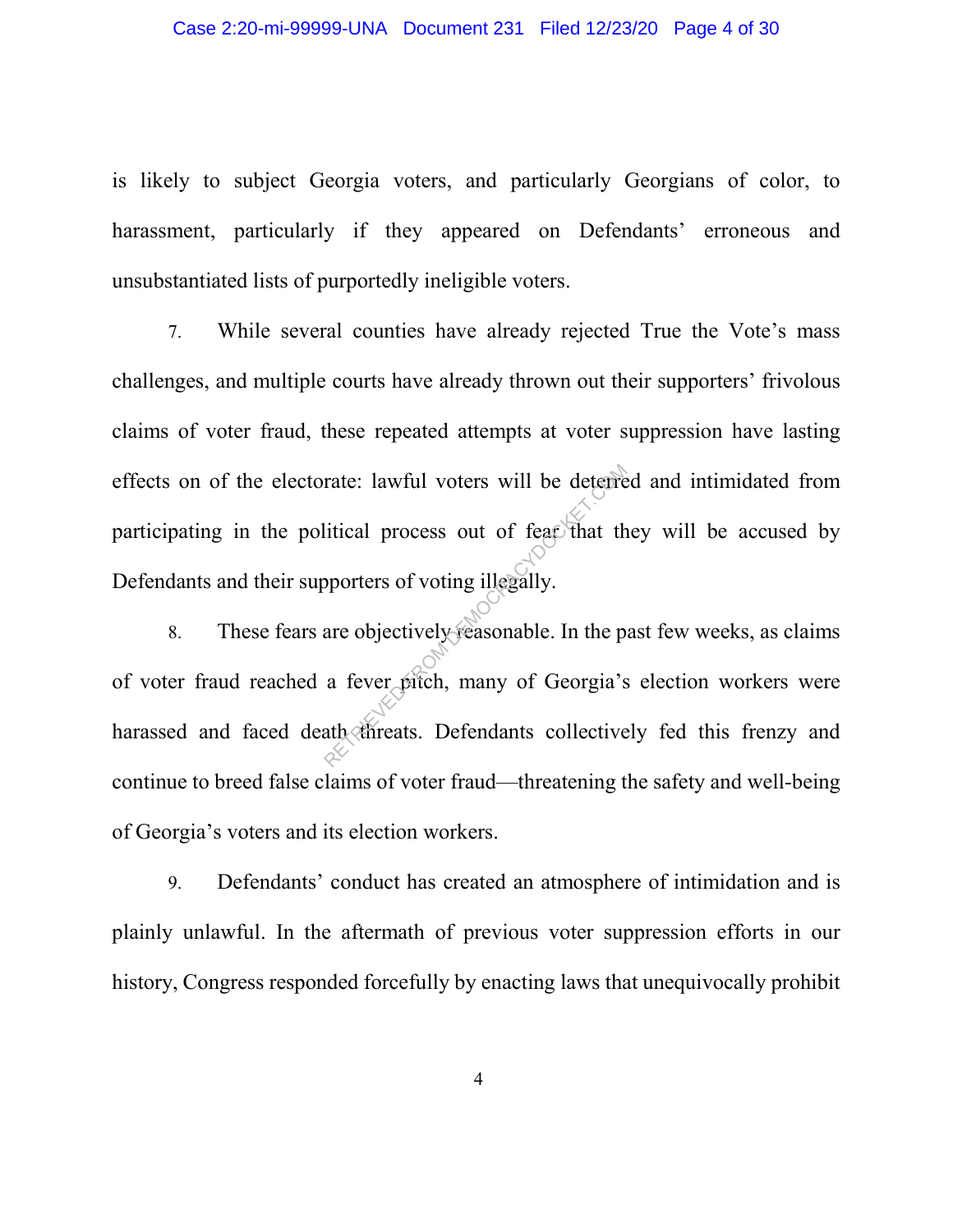such conduct, including § 11(b) of the Voting Rights Act, which outlaws any acts that are objectively likely to intimidate voters. 52 U.S.C. § 10307(b).

10. Because Defendants' coordinated campaign of frivolous mass challenges to hundreds of thousands of voters, false accusations of fraudulent conduct, and encouragement of outright harassment of voters and election officials has and will continue to intimidate voters in violation of the Voting Rights Act, immediate judicial relief is critical to ensuring that Georgians can fully and freely participate in the electoral process and exercise the rights to which they are constitutionally entitled. F is critical to ensuring that Georgi<br>
oral process and exercise the right<br>
represents the result of the right<br>
represents the Crain Fight is a political<br>
core mission is to secure the voting

# **PARTIES**

11. Plaintiff Fair Fight, Inc. (Fair Fight) is a political action committee based in Georgia. Fair Fight's core mission is to secure the voting rights of Georgians, a mission that includes voter engagement and voter turn-out, particularly among young people and people of color. Fair Fight's mission is thwarted when, as is occurring because of Defendants' wrongdoing alleged in this Complaint, qualified voters in Georgia are unable to vote without intimidation or interference.

12. To combat the harm Defendants have caused and will continue to cause by lodging their frivolous challenges against hundreds of thousands of Georgians,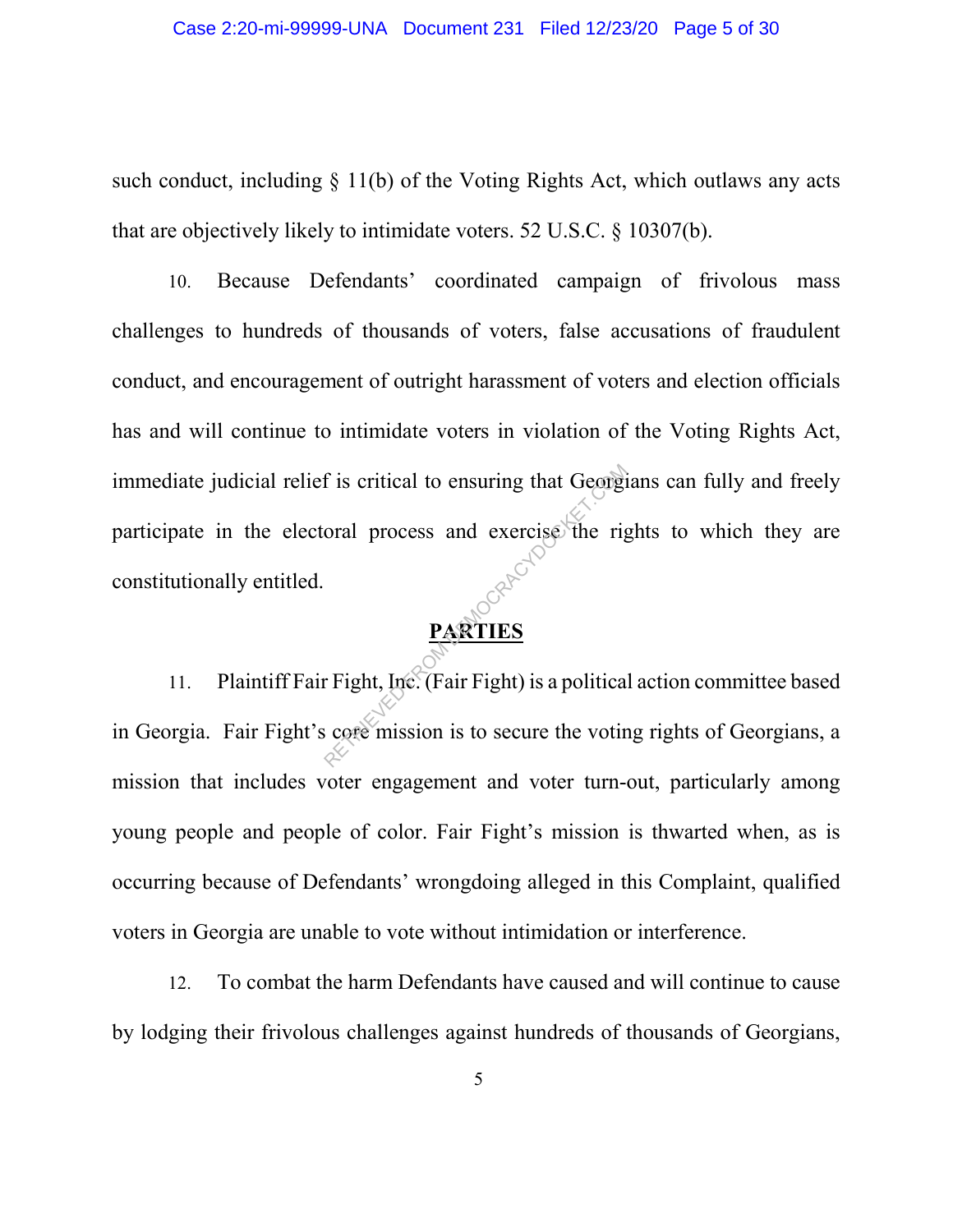Fair Fight has already begun to divert and will continue to divert its limited resources, including staff time, volunteer time, and money, to educate voters about how to overcome voter suppression efforts and intimidation of voters. In particular, Fair Fight has diverted, and will continue to divert, staff resources, volunteer resources, and funds to ensure that Georgians whose eligibility to vote has been challenged know that they are in fact eligible to vote. In addition, because some counties are scheduling hearings to determine voters' eligibility based on Defendants' challenges, Fair Fight has diverted and will continue to divert staff resources, volunteer resources, and funds to ensure that voters have the support they need to defend themselves against such challenges. Specifically, Fair Fight has and will continue to divert staff, monetary, and volunteer resources to monitor county challenge hearings, organize partner organizations to offer comments at the hearings, and contact individuals on the lists of challenged voters to offer information and support. requires to determine voters<br>Fair Fight has diverted and will<br>burces, and funds to ensure that vote<br>es against such challenges. Specificant<br>staff, monetary, and volunteer reso

13. To undertake the actions described above to counteract Defendants' wrongdoing, Fair Fight has diverted and will continue to divert resources from Fair Fight's mobilization efforts to encourage Georgians to vote in the January 5, 2021 runoff, which include phone banking, in-person events, as well as providing support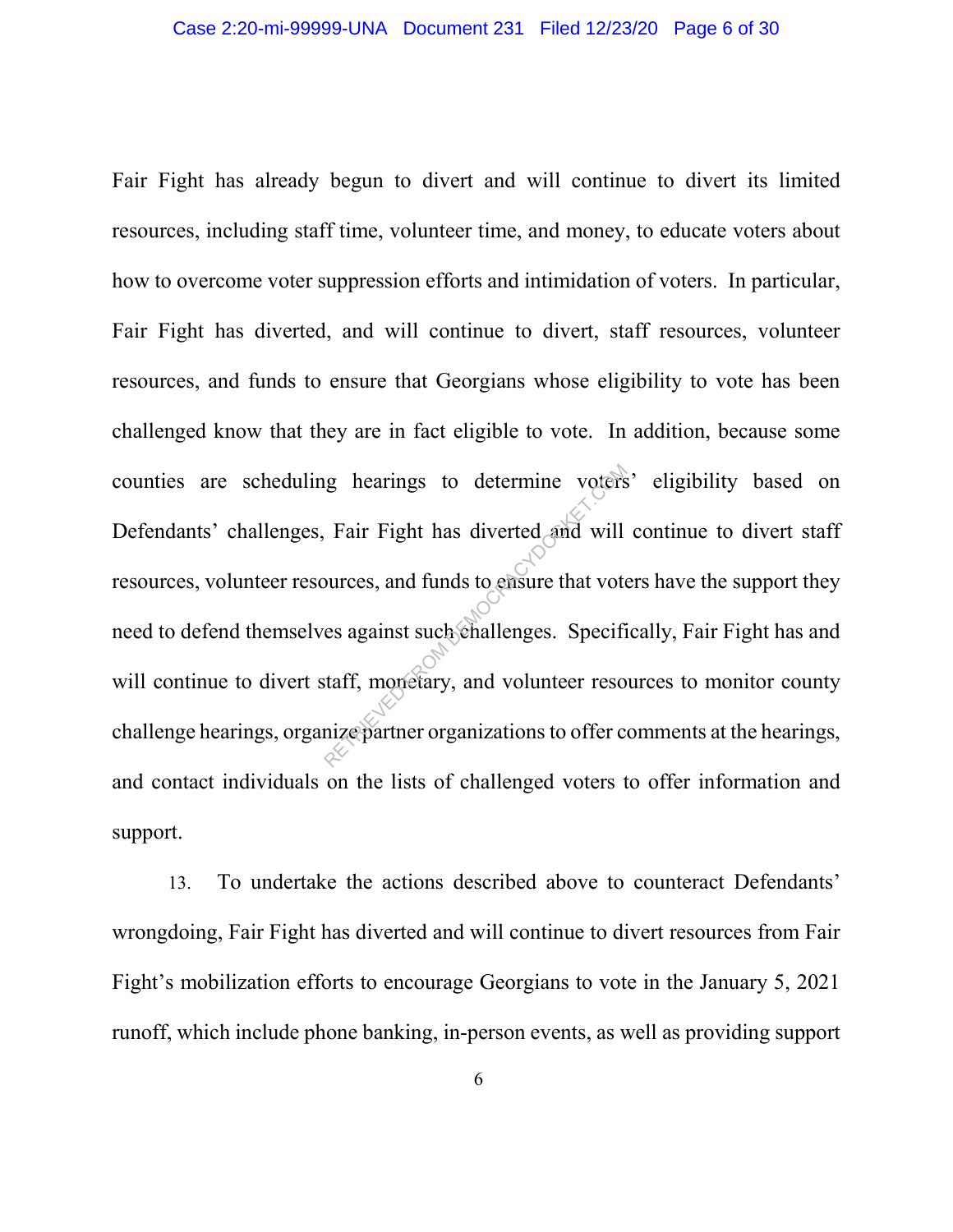to voters during the January 5, 2021 runoff election cycle as they navigate absentee ballot hazards, long lines, and other impediments to voting.

14. The actions that Fair Fight is taking to counteract Defendants' challenges and intimidation are not actions Fair Fight has taken in the past. These new actions are necessitated by and traceable to Defendants' wrongdoing described in this Complaint. If the relief requested in this Complaint is granted, that relief will redress Fair Fight's injuries.

15. Plaintiff John Doe is a citizen and registered voter in Georgia. While John Doe's permanent residence is in Georgia, John Doe is temporarily located in another state for work. To ensure he would not miss any mail while on this work assignment, John Doe forwarded his mail to his current location. A few days ago, John Doe's name and address appeared on a list submitted by Defendants challenging John Doe's right to vote in Georgia. John Doe, however, is a fully qualified and eligible elector in Georgia. Because Defendants claimed that John Doe is not eligible to vote, and because Defendants' list containing John Doe's name and address has been published online, John Doe reasonably fears that Defendants and their supporters will subject him to harassment for voting. For the same reason, he is proceeding under a fictitious name in this lawsuit. The same of the same of the set of the set of the set of the set of the set of the set of the set of the set of the set of the set of the set of the set of the set of the set of the set of the set of the set of the set of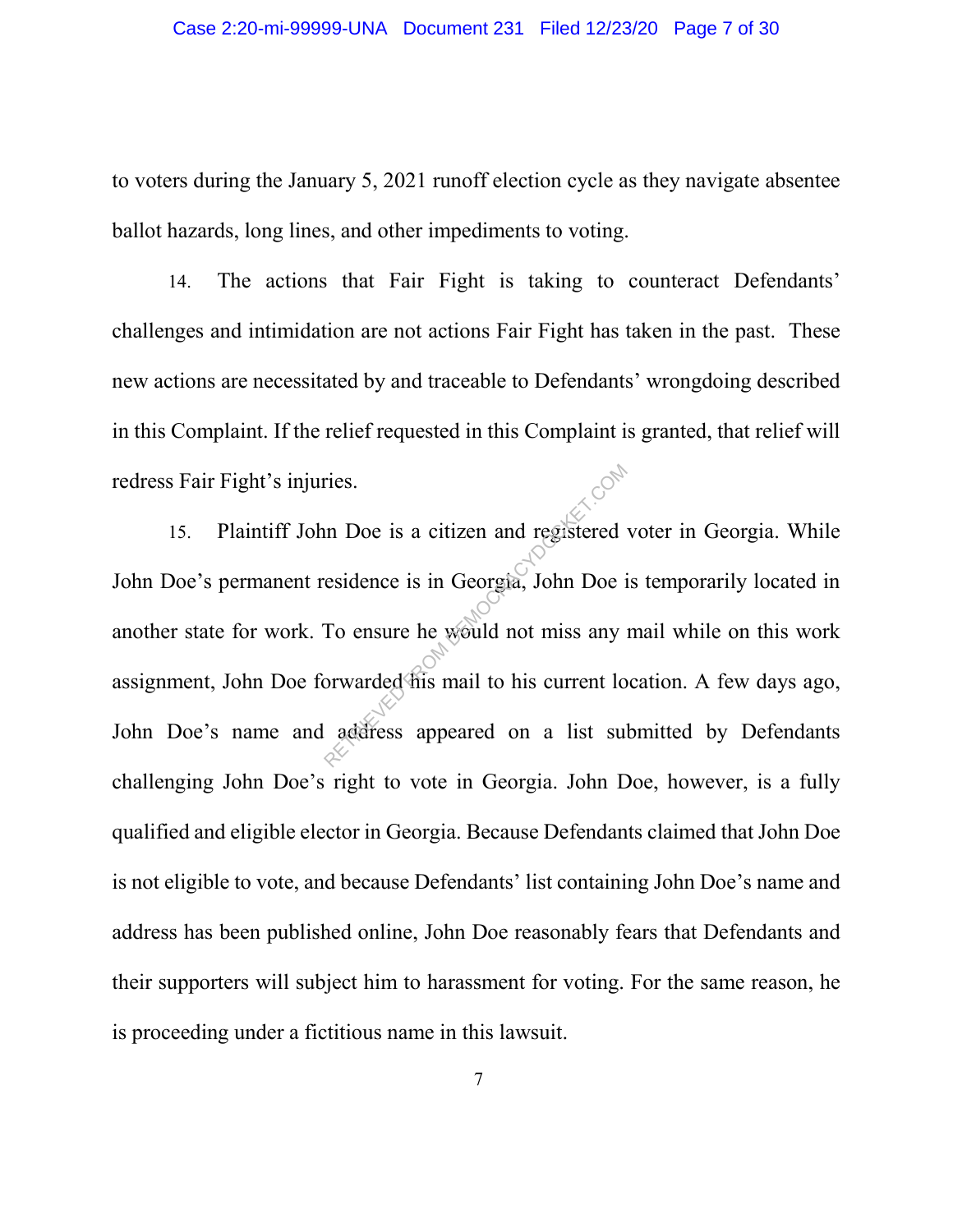16. Plaintiff Jane Doe is a citizen and registered voter in Georgia. While Jane Doe's permanent residence is in Georgia, and Jane Doe is in fact presently located in Georgia, Jane Doe is currently splitting her time between Georgia, where she works, and another state, for family obligations. To ensure she would not miss any mail while with family, Jane Doe forwarded her mail to her family's address. Recently, Jane Doe's name and address appeared on a list submitted by Defendants challenging Jane Doe's right to vote in Georgia. Jane Doe, however, is a fully qualified and eligible elector in Georgia. Because Defendants claimed that Jane Doe is not eligible to vote, and because Defendants' list containing Jane Doe's name and address has been published online, Jane Doe reasonably fears that Defendants and their supporters will subject her to harassment for voting. For the same reason, she is proceeding under a fictitious name in this lawsuit. right to vote in Georgia. JaneSD<br>ector in Georgia. Because Defendant<br>d because Defendants<sup>2</sup> list containi<br>hed online, Jane Doe reasonably fe<br>giect her to harassment for voting. I<br>titicus name in this lawsuit.

17. Defendant True the Vote is a  $501(c)(3)$  organization whose stated purpose is to combat voter fraud. While True the Vote is incorporated in Texas, the organization is responsible for coordinating efforts to challenge over 364,000 Georgians' eligibility to vote and recruiting Georgians to engage in its "ballot security" operation in Georgia in advance of the state's January Senate Runoff.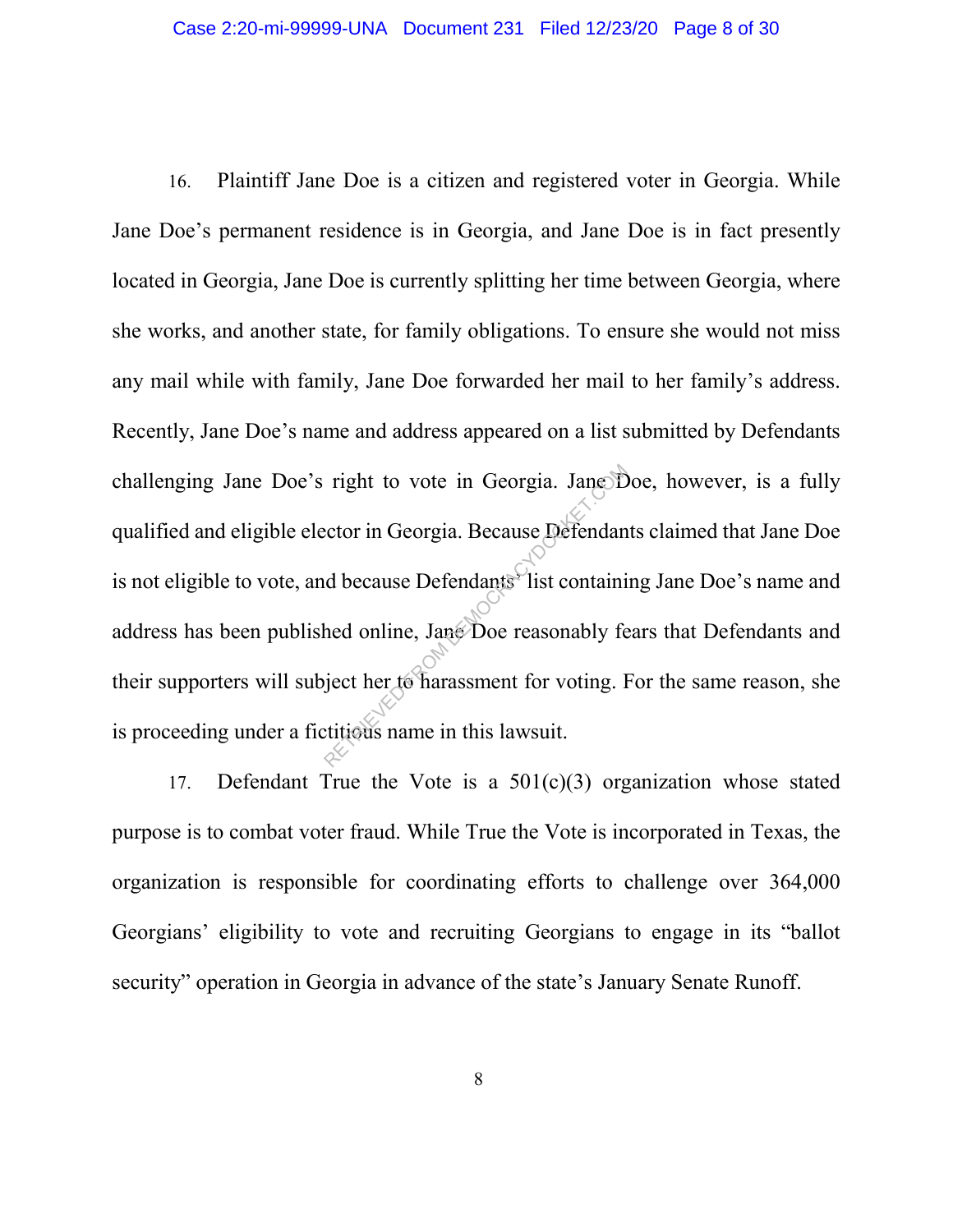18. Defendant Catherine Engelbrecht is the founder and Executive Director of True the Vote. Defendant Engelbrecht is a resident of Texas. Defendant Engelbrecht, as Executive Director of True the Vote, has organized True the Vote's "voter integrity" efforts in the state of Georgia, including organizing the mass challenges to over 364,000 Georgia voters.

19. Defendant Derek Somerville is a resident of Forsyth County, Georgia. Upon information and belief, Defendant Somerville has assisted and acted in concert with True the Vote in its effort to challenge the eligibility of hundreds of thousands of Georgians to vote.

20. Defendant Mark Davis is a resident of Gwinnett County, Georgia. Upon information and belief, Defendant Davis has assisted and acted in concert with True the Vote in its effort to challenge the eligibility of hundreds of thousands of Georgians to vote. Reflect, Defendant Somerville has assisted and action of Gwinner Contract Defendant Davis has assisted and action of Gwinner

21. Defendant Mark Williams is a resident of Gwinnett County, Georgia. Upon information and belief, Defendant Williams has assisted and acted in concert with True the Vote in its effort to challenge the eligibility of hundreds of thousands of Georgians to vote.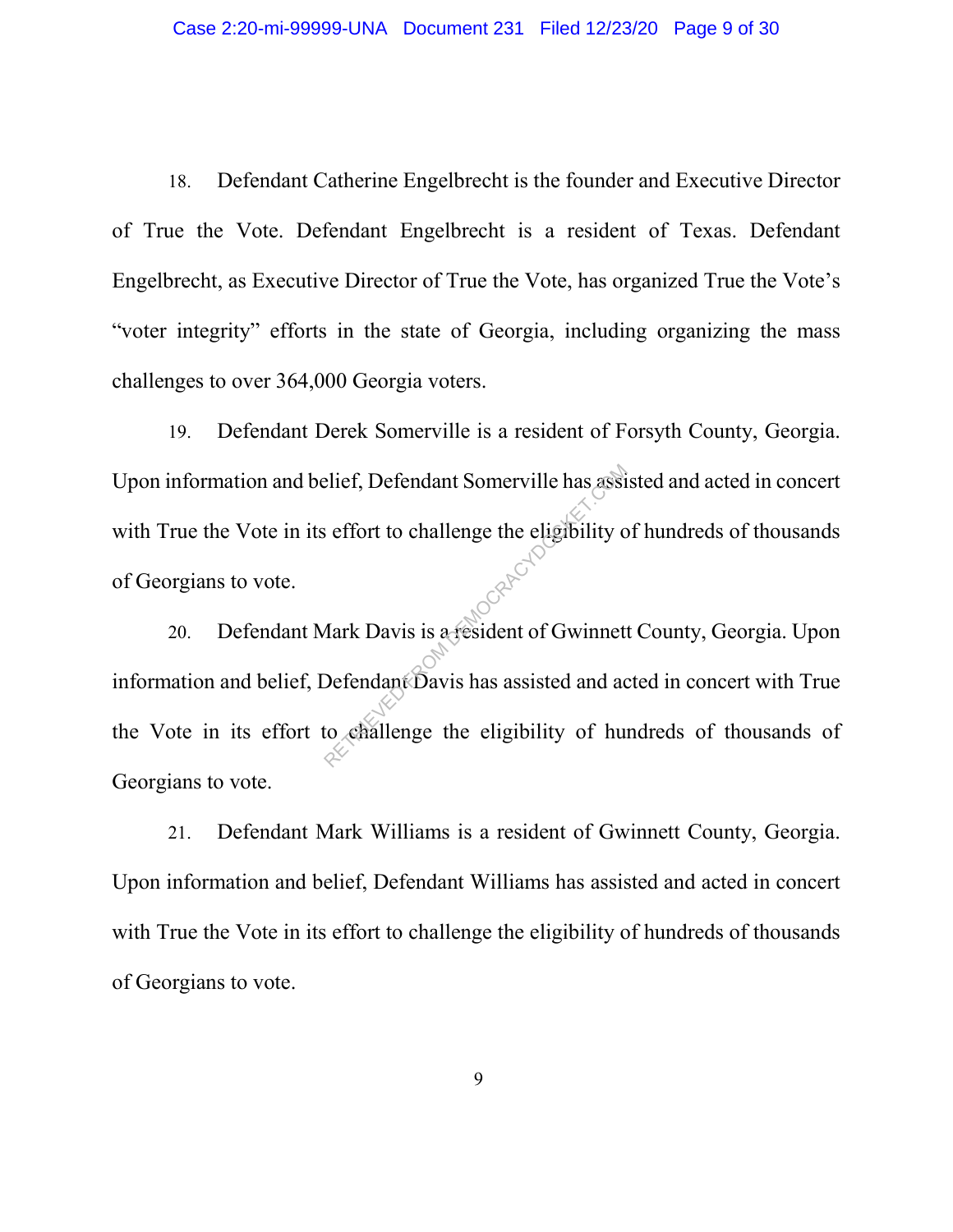22. Defendant Ron Johnson is a resident of Jackson County, Georgia. Upon information and belief, Defendant Johnson has assisted and acted in concert with True the Vote in its effort to challenge the eligibility of hundreds of thousands of Georgians to vote.

23. Defendant James Cooper is a resident of Walton County, Georgia. Upon information and belief, Defendant Cooper has assisted and acted in concert with True the Vote in its effort to challenge the eligibility of hundreds of thousands of Georgians to vote.

24. Upon information and belief, Defendants John Does 1-10 have assisted and acted in concert with True the Vote in its effort to challenge the eligibility of hundreds of thousands of Georgians to vote. The identities and precise residences of all John Does are presently unknown to Plaintiffs and could not be ascertained prior to filing this Complaint. Plaintiffs will amend this complaint to add the true names and capacities of Does when his or her identities are known. of the cligibility of the cligibility of the nation and belief, Defendants John<br>th True the Vote in its effort to che of Georgians to vote. The identities at the set of the set of the set of the set of the set of the set o

#### **JURISDICTION AND VENUE**

25. The Court has subject matter jurisdiction over this action under 28 U.S.C. § 1331 because this action arises under federal law.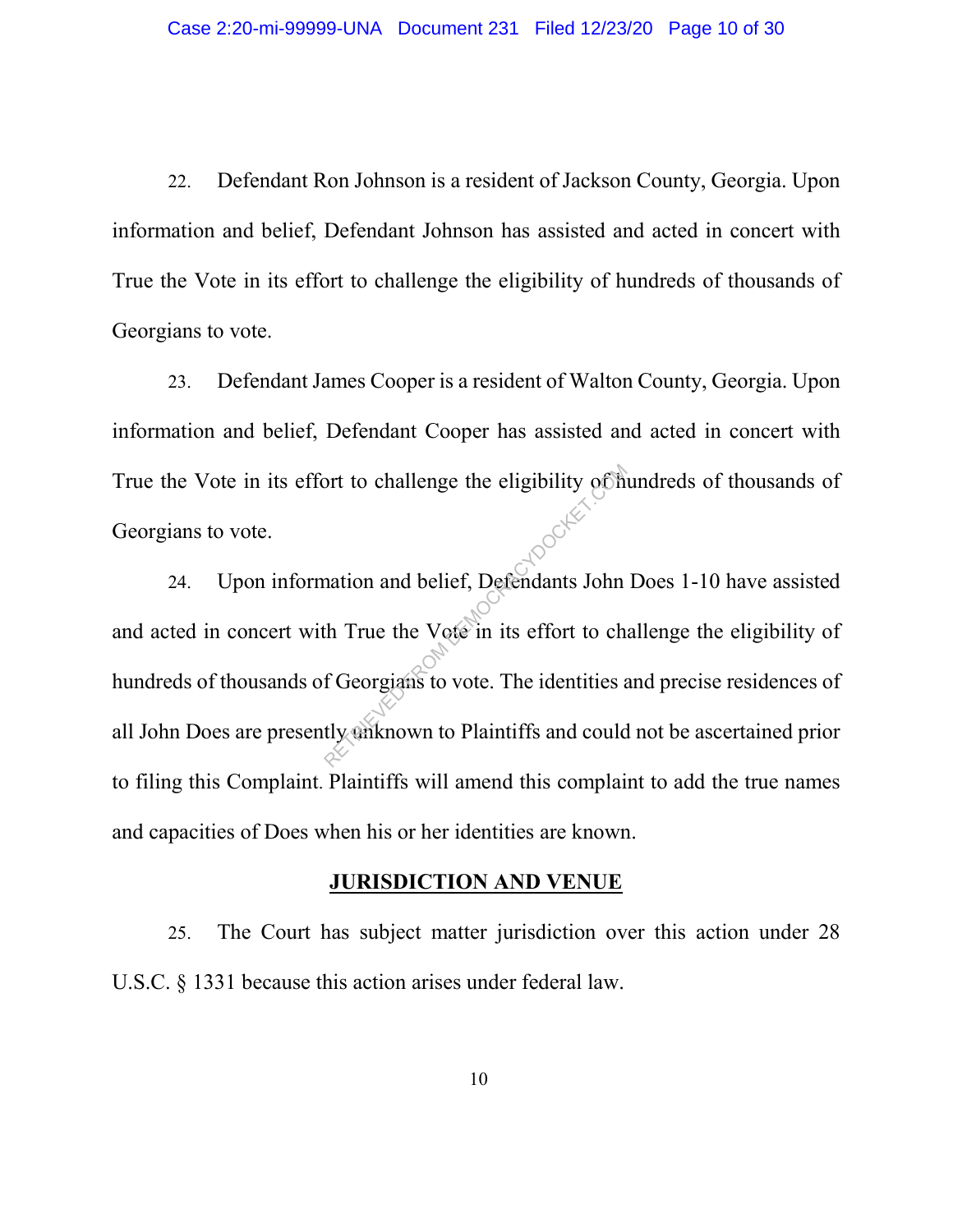26. This Court has personal jurisdiction over the non-resident Defendants because Defendants caused and will continue to cause tortious injury in this state, *see* O.C.G.A. § 9-10-91(2), and have purposefully availed themselves of Georgia by coordinating and executing mass challenges in the state of Georgia, as explained throughout this Complaint. This Court also has personal jurisdiction over the resident Defendants.

27. Venue is proper in the Northern District of Georgia under 28 U.S.C. § 1391, and in the Gainesville Division under Local Civ. R. 3.1, because several Defendants reside in this district and division, and events giving rise to the claim occurred within this district and division. Solution Index Local Civenside System District of Geneville Division under Local Civenside System Civenside System Civenside System Civenside System Civenside System Civenside System Civenside System Civenside System Civen

28. This Court has the authority to enter declaratory and injunctive relief under Rules 57 and 65 of the Federal Rules of Civil Procedure and 28 U.S.C. §§ 2201 and 2202.

#### **STATEMENT OF FACTS AND LAW**

#### **A. DEFENDANTS HAVE A HISTORY OF USING MERITLESS CHALLENGES AND TACTICS TO INTIMIDATE VOTERS.**

29. True the Vote has a long history of advancing meritless voter challenges and other tactics to intimidate and suppress Black and brown voters around the country.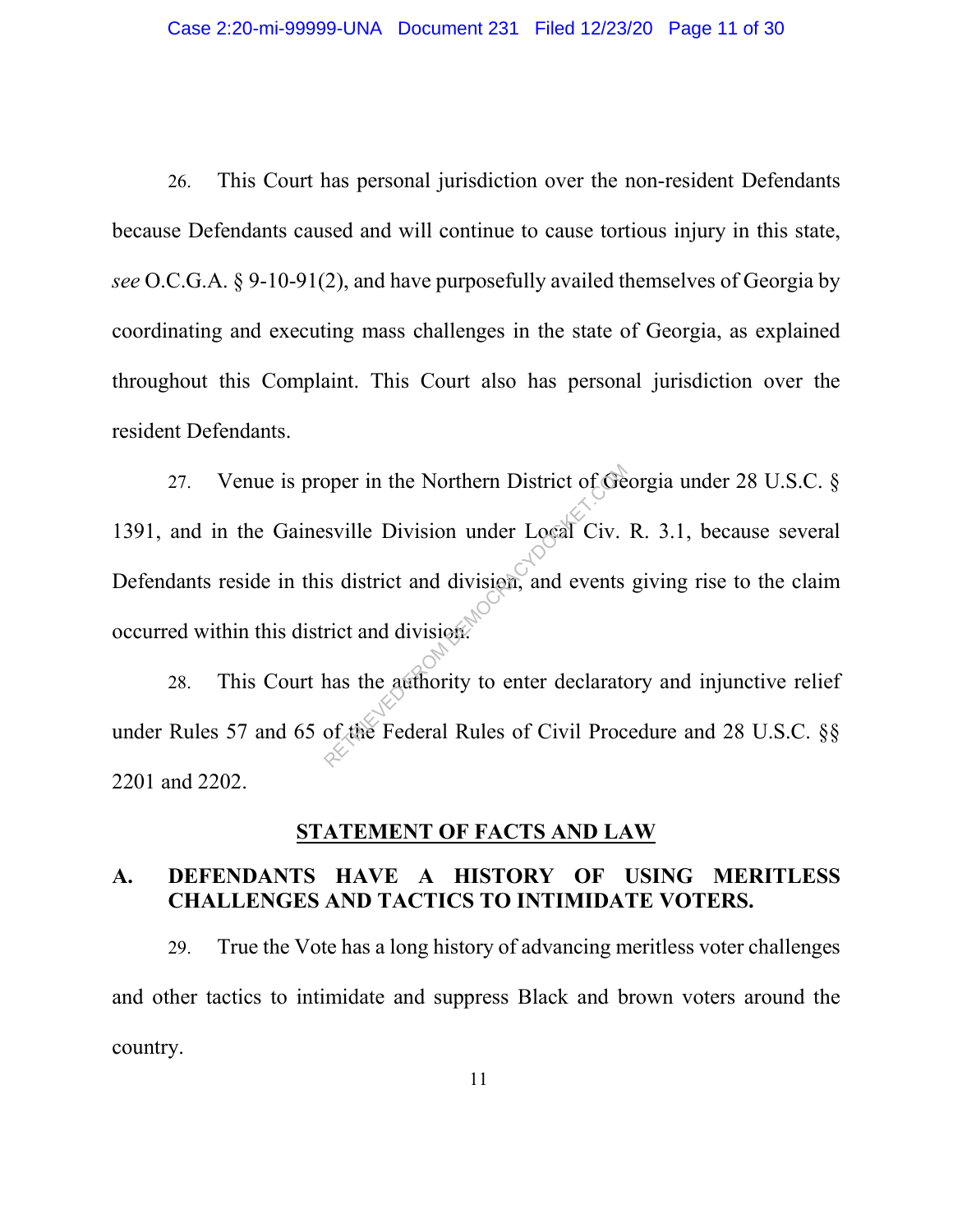30. Among True the Vote's abusive tactics is the practice of "voter caging"—challenging one's voter registration on the basis of unreliable information.

31. In 2012, for example, True the Vote submitted meritless challenges against voters in Ohio. *See* Ex. 6. Many of the challenges were submitted against low-income voters, and the majority of the challenges were later thrown out. Even still, voters who were challenged by True the Vote received a letter in the mail alerting them that their right to vote had been challenged—a notice voters reasonably find alarming. <sup>32</sup> In Franklin County, Ohio, True the Vote trained its volunteers to use

cameras to intimidate voters when they entered the polling place, record their names on tablet computers, and attempt to stop voters before they could cast their vote. *See*  Ex. 7*.* True the Vote also provided software to local citizen groups to monitor prospective voters, which disproportionately targeted Black voters and college students. *See Ne. Ohio Coal. for the Homeless v. Husted* ("*NEOCH*"), No. 2:06-cv-896, 2016 WL 3166251, at \*28 (S.D. Ohio June 7, 2016), *aff'd in part, rev'd in part on other grounds*, 837 F.3d 612 (6th Cir. 2016). ght to vote had been challenged-3<br>County, Ohio, True the Vote train<br>ters when they entered the polling p<br>attempt to stop voters before they of<br>lso provided software to local cit

33. That same year, the Harris County attorney's office received multiple calls about True the Vote's volunteers disrupting polling locations. When the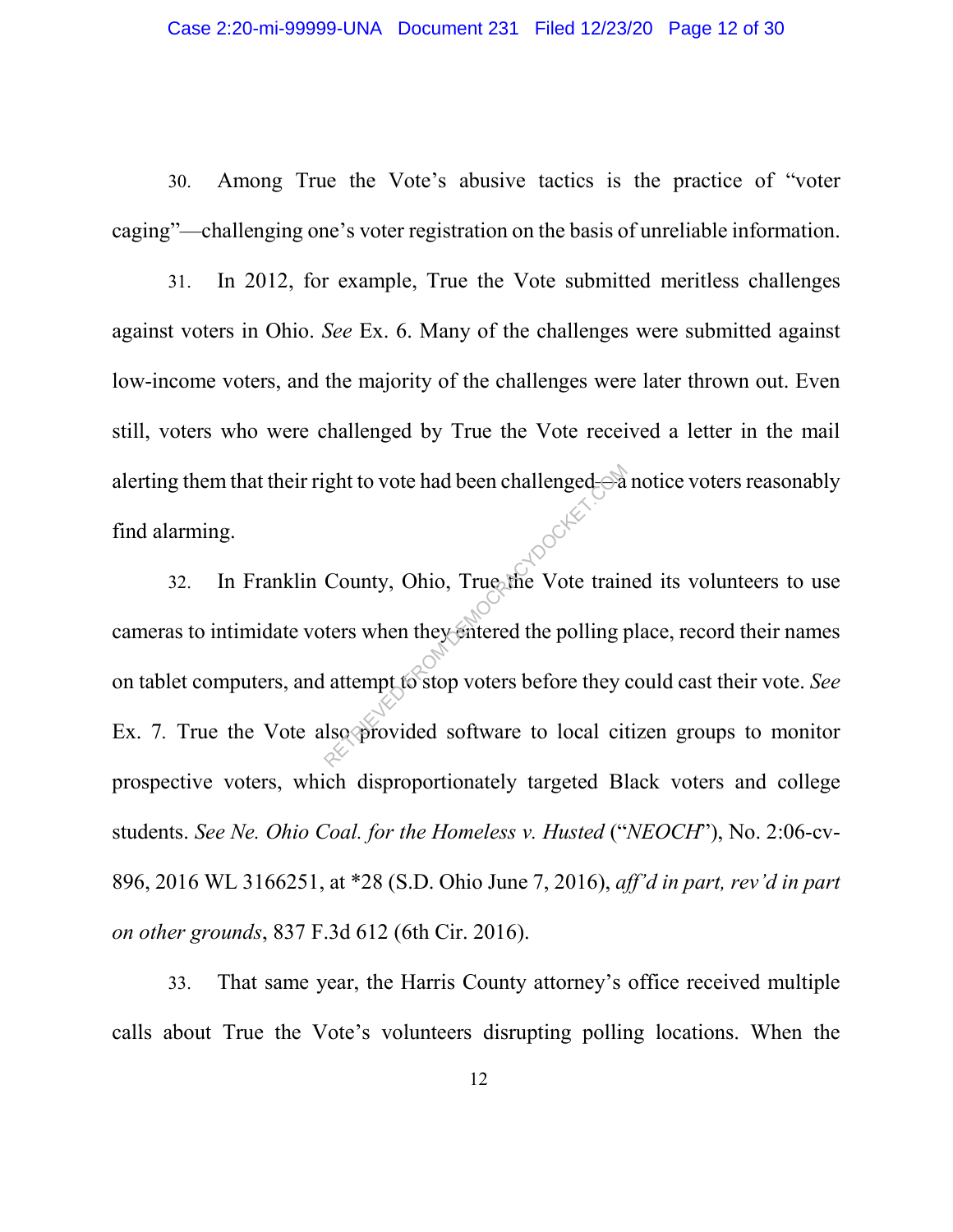assistant county attorney visited True the Vote's offices to investigate, he found a map designating certain polling locations to target, which the county attorney interpreted "as the group's intention to target specific minority areas." Ex. 6.

## **B. DEFENDANTS HAVE NOW LAUNCHED A COORDINATED CAMPAIGN TO HARASS AND INTIMIDATE VOTERS ACROSS GEORGIA.**

34. In the wake of Georgia's 2020 General Election, in which Georgia's Black and brown voters exercised their political power to elect their candidates of choice, certain organizations, including True the Vote, have erupted with unfounded claims that the 2020 General Election was plagued with fraudulent and illegal voting. exercised their political power to<br>ions, including True the Vote, have<br>feneral Election was plagued with<br>of these claims have succeeded in<br>fract and illegal voting has led to

35. While none of these claims have succeeded in court, the idea that the election was plagued by fraud and illegal voting has led to genuine harassment and threats. Georgia county election workers, for example have received so many threats in the past month that they have required police protection and patrols outside their homes. One Georgia election worker was even forced to go into hiding after his personal information was posted online.

36. As one Republican Georgia election official pleaded with the public in a press conference in early December, if these feverish claims do not stop,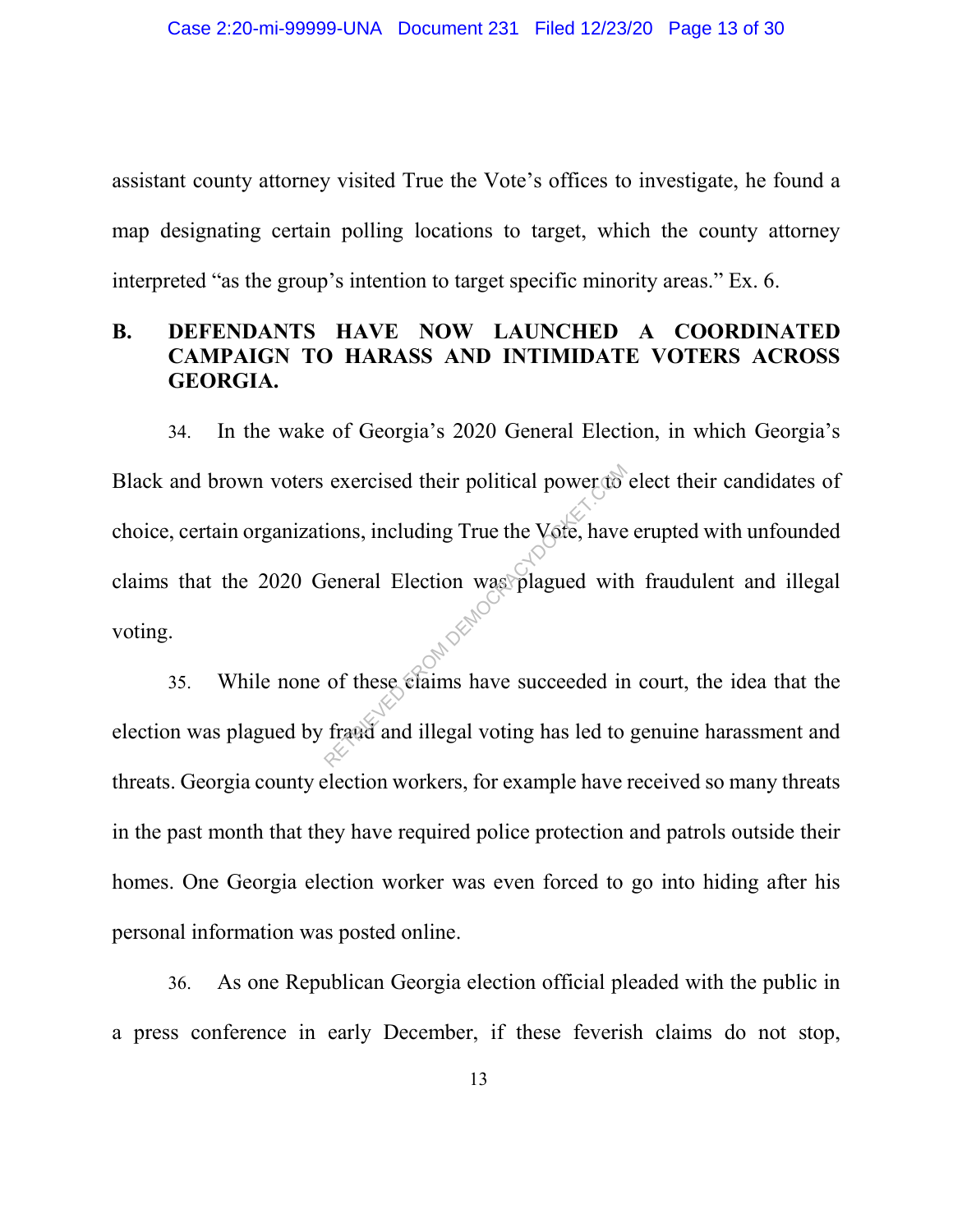"[s]omeone is going to get hurt, someone is going to get shot, someone is going to get killed."

37. This public plea, however, has not deterred Defendants from continuing to feed this frenzy. Indeed, Defendants continue to advance these dangerous accusations and have now engaged in a statewide campaign to intimidate and prevent Georgia voters from participating in Georgia's January Senate Runoff.

# **The "Landmark" Voter Challenge Program**

38. On December 18—just two and a half weeks before Georgia's January Senate Runoff—True the Vote announced it was mounting a "landmark coordinated" effort "to preemptively challenge 364,541 potentially ineligible voters" across Georgia's 159 counties. Ex. 1. As of December 22, True the Vote confirmed that it had filed such challenges in at least 85 counties. *See* Ex. 8. **Landmark" Voter Challenge Pro**<br>er 18—just two and a half weeks b<br>the Vote announced it was r<br>reemptively challenge 364,541 pote<br>unties. Ex. 1. As of December 22, J<br>llenges in at least 85 counties. See

39. This effort is so large that True the Vote has created its own dedicated email account, gaelectorchallenge@truethevote.com, for willing Georgians, or "patriots," as True the Vote calls them, to submit these voter challenges on their behalf. *See* Ex. 5.

40. To date, True the Vote has publicly identified Defendants Derek Somerville, Mark Davis, Mark Williams, Ron Johnson, and James Cooper as the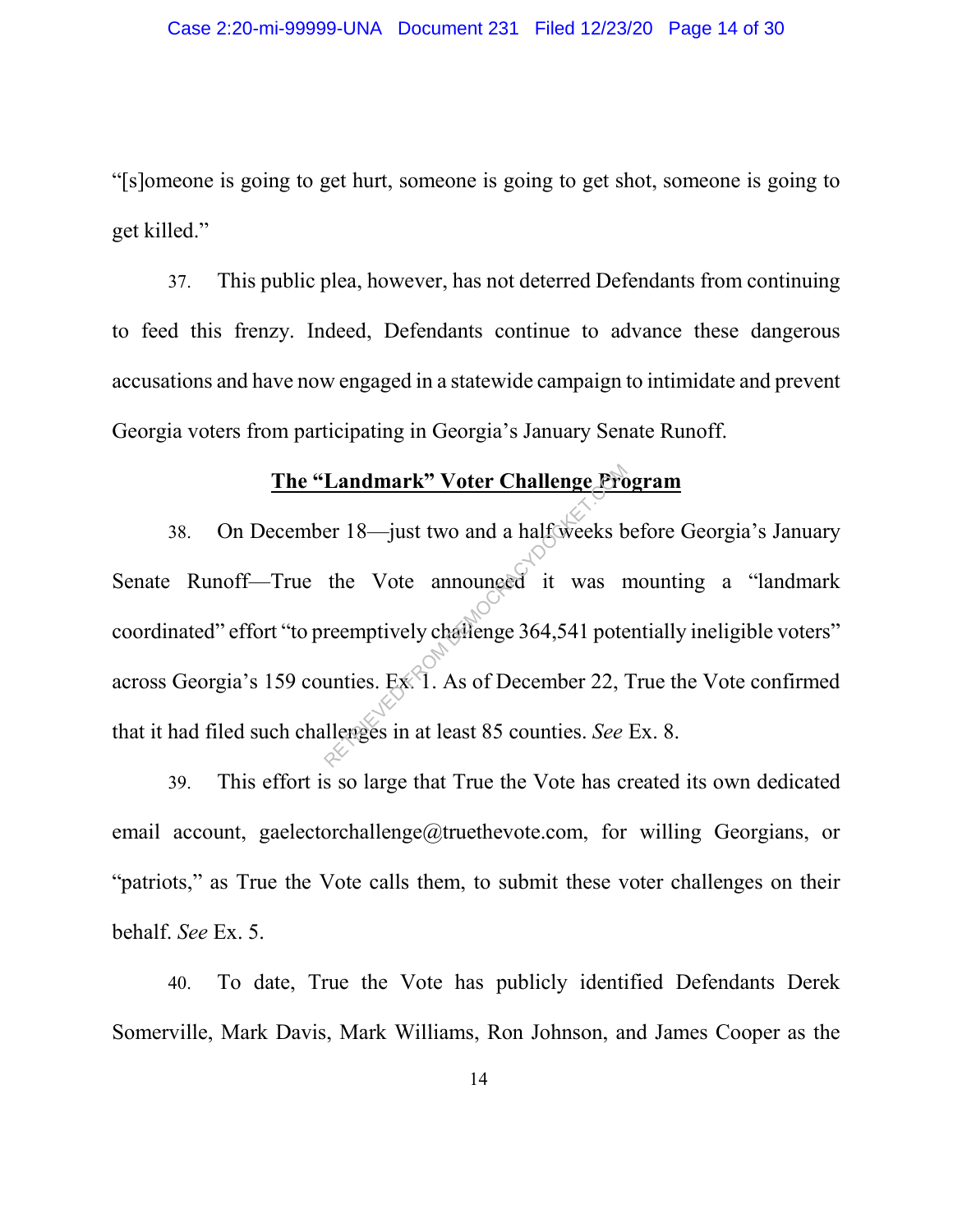Georgians who have been critical in helping them to challenge hundreds of thousands of Georgia voters. *See* Ex. 1. Other John Doe Defendants have assisted True the Vote in this effort, but are currently unknown to Plaintiffs.

41. Defendants claim to bring these challenges under Georgia's "Elector Challenge" provision, which allows an individual to challenge a voter's eligibility if the individual can show probable cause exists that the voter does not meet the

qualifications to cast a ballot. *See id.*; *see also* O.G.C.A. § 21-2-230.<br>
42. As Defendants explained in their press release an "landmark" effort, Defendants crafted their list of over 364,000 Georg<br>
claim are "potentia 42. As Defendants explained in their press release announcing this "landmark" effort, Defendants crafted their list of over 364,000 Georgians who they claim are "potentially ineligible" to vote by comparing Georgia's voter registration database to United States Postal Service's National Change of Address (NCOA) registry. *See* Ex. 1.

43. These challenges have already been rejected in several counties, and for good (and obvious) reasons. Georgia law does not require a voter to reside at their permanent in-state residence for that voter to lawfully cast a ballot in Georgia. *See* O.C.G.A. § 21-2-217 (describing, for example, that one does not lose residency for voting purposes if one moves away temporarily, is away attending college or university, has moved for government service, among other reasons).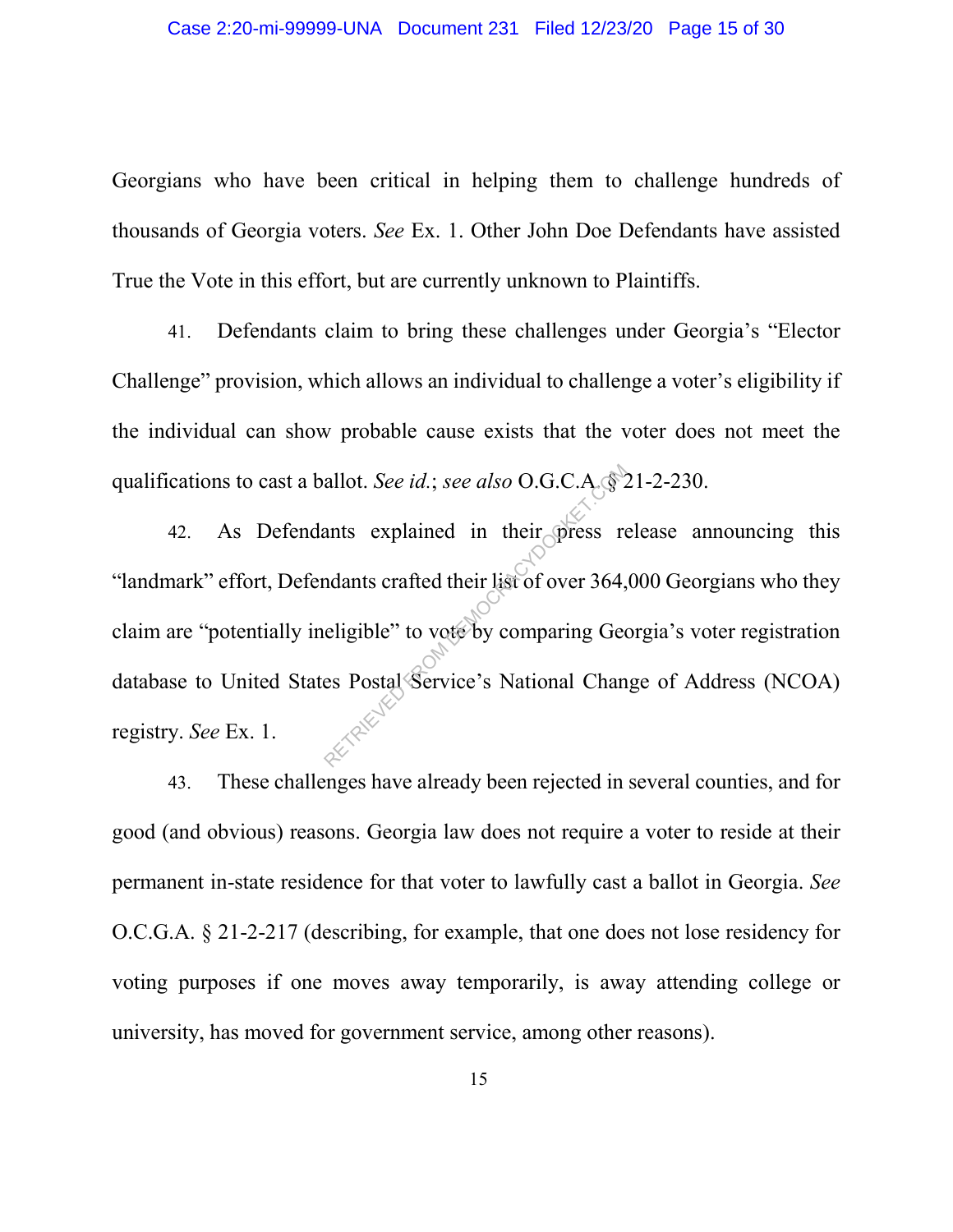44. Thus, any Georgia voter who temporarily relocated, whether to attend school, for temporary employment, to be closer to family or care for someone ill during the pandemic, or even for military service, may request to receive mail at an address other than where they registered to vote without forfeiting their right to vote in the county where they are registered.

45. And while Georgia establishes many rules for determining one's residency for voting purposes, *see* O.C.G.A. § 21-2-217(a), whether a voter's name appears in the NCOA registry or whether a voter forwarded their mail to a new address are not among the reasons that a person shall be considered to have lost their residence in the state or county under Georgia law. Indeed, the NCOA registry gives no explanation of why any individual requested a change of address, which is critical to determine whether a voter is eligible to vote under Georgia law. poses, see O.C.G.A. § 21-2-217(a),<br>egistry or whether a voter forward<br>ne reasons that a person shall be concounty under Georgia law. Indeed, to<br>ny individual requested a change of<br>voter is eligible to vote under Georg

46. Federal law even prohibits a state from removing a voter from voter registration lists on the ground that the individual is suspected to have moved unless strict procedures are followed. Specifically, "[a] State shall not remove the name of a registrant from the official list of eligible voters in elections for Federal office on the ground that the registrant changed residence unless" (1) the State receives written confirmation from the voter of change of address, or (2) the voter fails to respond to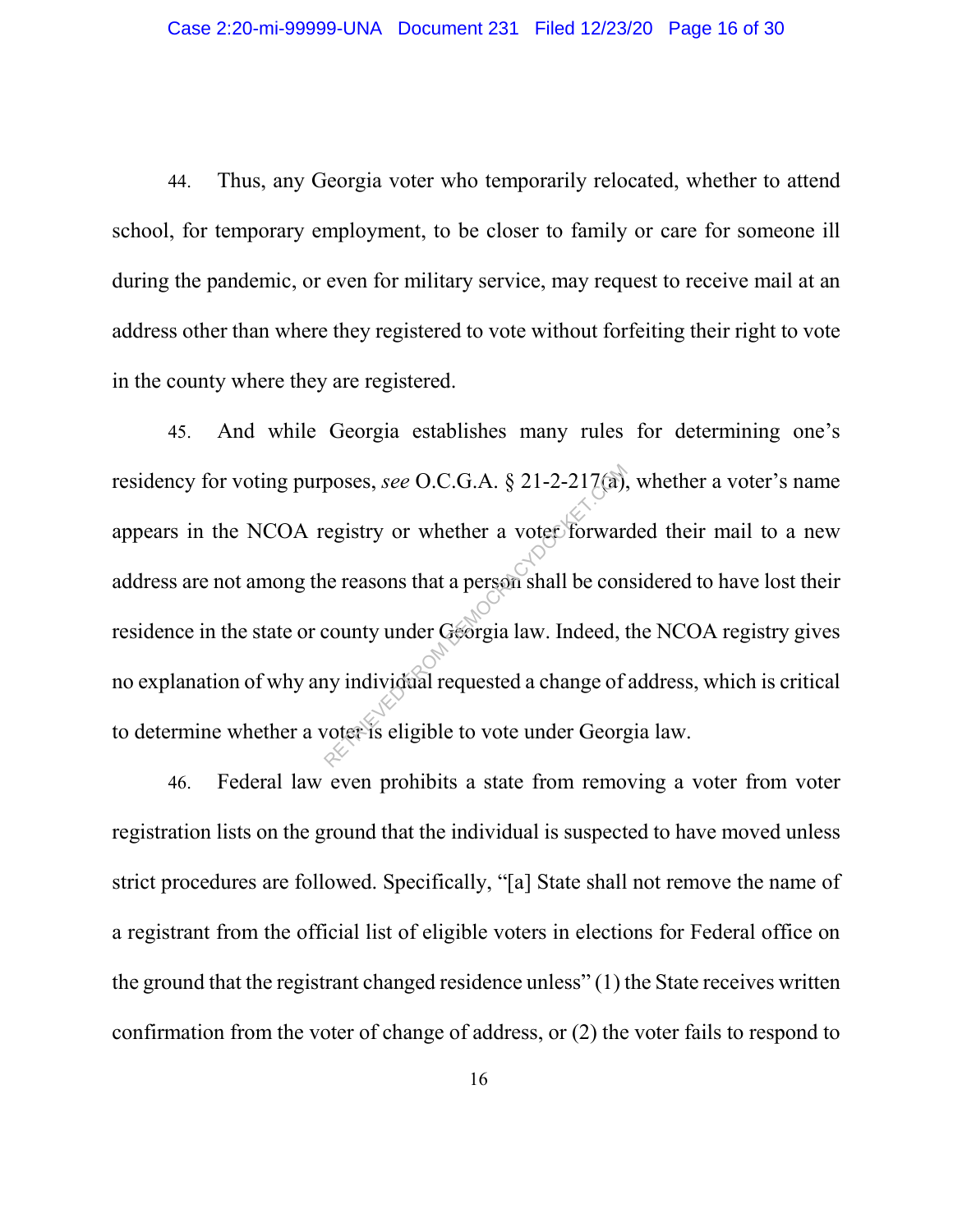a postcard notice, and also fails to vote in at least two subsequent federal general election cycles. 52 U.S.C. § 20507(d).

47. In other words, there is nothing irregular or unusual about voting while outside of one's voting jurisdiction; indeed, the availability of absentee voting accommodates exactly that. *See* O.C.G.A. § 21-2-380(b).

48. Defendants are fully aware that the lists they have presented are insufficient to require the outright removal of over 364,000 voters from Georgia's voter rolls. *See* Ex. 1 (True the Vote's press release acknowledging that their challenges will not in itself "remove voter names from the registry").

49. The purpose of these challenges, then, is purely to raise the specter that certain Georgia voters are "illegal" and should not be permitted to vote—a claim that is squarely undermined by the fact that Georgia permits those temporarily away from their permanent Georgia residence to vote. The outright removal of over 364,000<br>
(True the Vote's press release at<br>
elf "remove voter names from the per<br>
of these challenges, then, is purely<br>
ure "illegal" and should not be per<br>
ned by the fact that Georgia permits

50. But even if Defendants' "landmark" voter challenge effort is unsuccessful on the merits, as it surely will be, Defendants' actions—calling more than 364,000 voters' eligibility into doubt—will have real consequences.

51. At the outset, if any Georgia county permits these challenges to move forward—even if the county does not remove those voters from the voter registration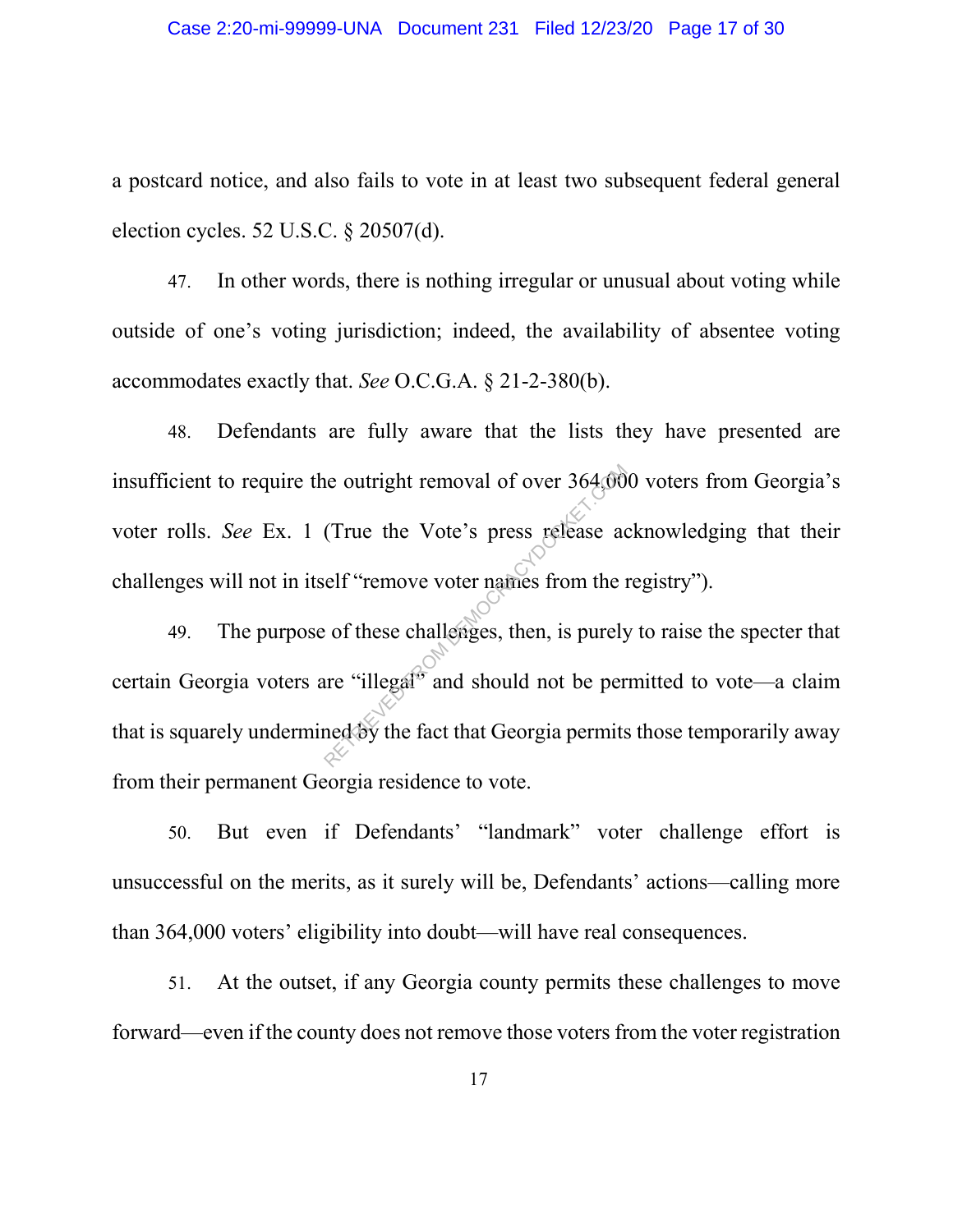rolls—those voters may be required to cast a provisional ballot or a challenged ballot in the January runoff election and incur the burden of re-establishing their eligibility to vote. *See* O.C.G.A. § 21-2-230. These voters may also be asked to appear at a hearing in an attempt to prove their eligibility—a difficult task under normal circumstances for a voter who is temporarily away from Georgia, and a task made even more difficult during a global pandemic.

52. Additionally, when Defendants submit these lists of challenged voters, they become part of the public record, and predictably make their way online. Notably, an individual claiming to work with True the Vote online has already threatened that "[i]f the Georgia counties refuse to handle the challenges of 366,000 ineligible voters in accordance with the law, I plan to release the entire list so America can do the QC." Ex. 2. Example 1.1 The public record, and predictably claiming to work with True the N<br>Georgia counties refuse to handle the ordance with the law, I plan to r<br> $\frac{1}{2}$  Ex. 2.

53. As one court explained in considering a similar mass challenge effort by the Montana Republican Party to voters based on change of address data, "[o]ne can imagine the mischief an immature political operative could inject into an election cycle were he to use the [challenge] statutes, not for their intended purpose of protecting the integrity of the people's democracy, but rather to execute a tawdry partisan ploy." *Mont. Democratic Party v. Eaton*, 581 F. Supp. 2d 1077, 1079 (D.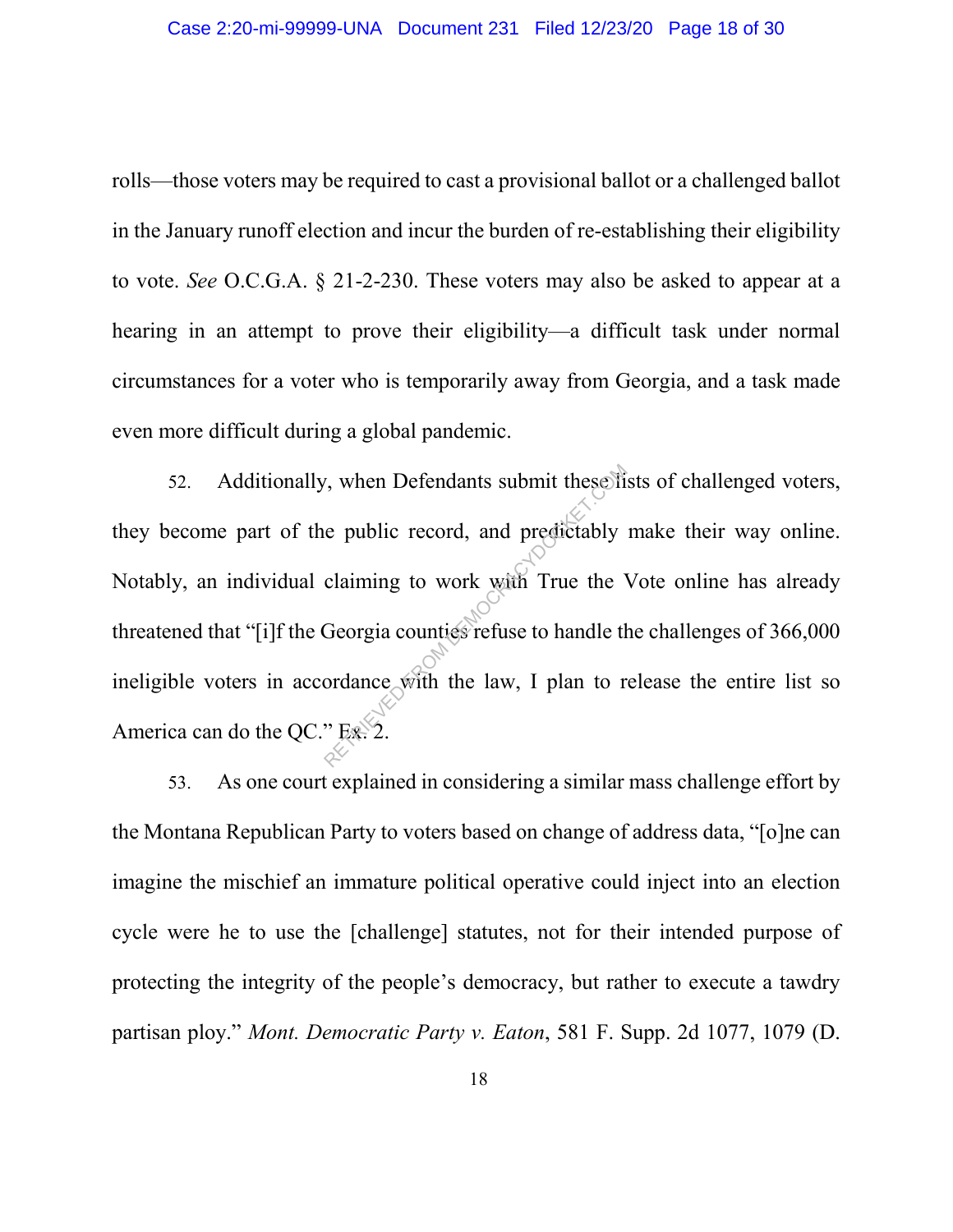Mont. 2008). "Voters might be intimidated, confused, or even discouraged from voting upon receiving notice that their right to vote—the most precious right in a government of, by, and for the people—has been challenged." *Id.*

54. As another federal court explained when it prohibited the national

Republican Party from engaging in similar "ballot security" measures:

[I]t is all but certain that anti-fraud initiatives . . . will result in the disenfranchisement of many individuals whose eligibility is not in question. Some voters—especially in minority districts where the legacy of racism and history of clashes between the population and authorities has given rise to a suspicion of police and other officials may choose to refrain from voting rather than wait for the qualifications of those ahead of them to be verified, especially if the verification process becomes confrontational. voters—especially in minority di<br>and history of clashes between the<br>ven rise to a suspicion of police and<br>rain from voting rather than wait for<br>f them to be verified, especially i<br>confrontational.<br>n. v. Republican Nat'l Co

*Democratic Nat'l Comm. v. Republican Nat'l Comm*., 671 F. Supp. 2d 575, 612 (D.N.J. 2009), *aff'd*, 673 F.3d 192 (3d Cir. 2012).

55. This is precisely the effect that Defendants' "landmark" challenge effort has had and will have on Georgia voters. Those who are challenged, even if they are a lawful Georgia voter, may be afraid to exercise their right to vote now that their "legality" has been questioned.

56. In this current political environment, in which cries of voter fraud have reached a fever pitch and have resulted in in doxing, harassment, and death threats,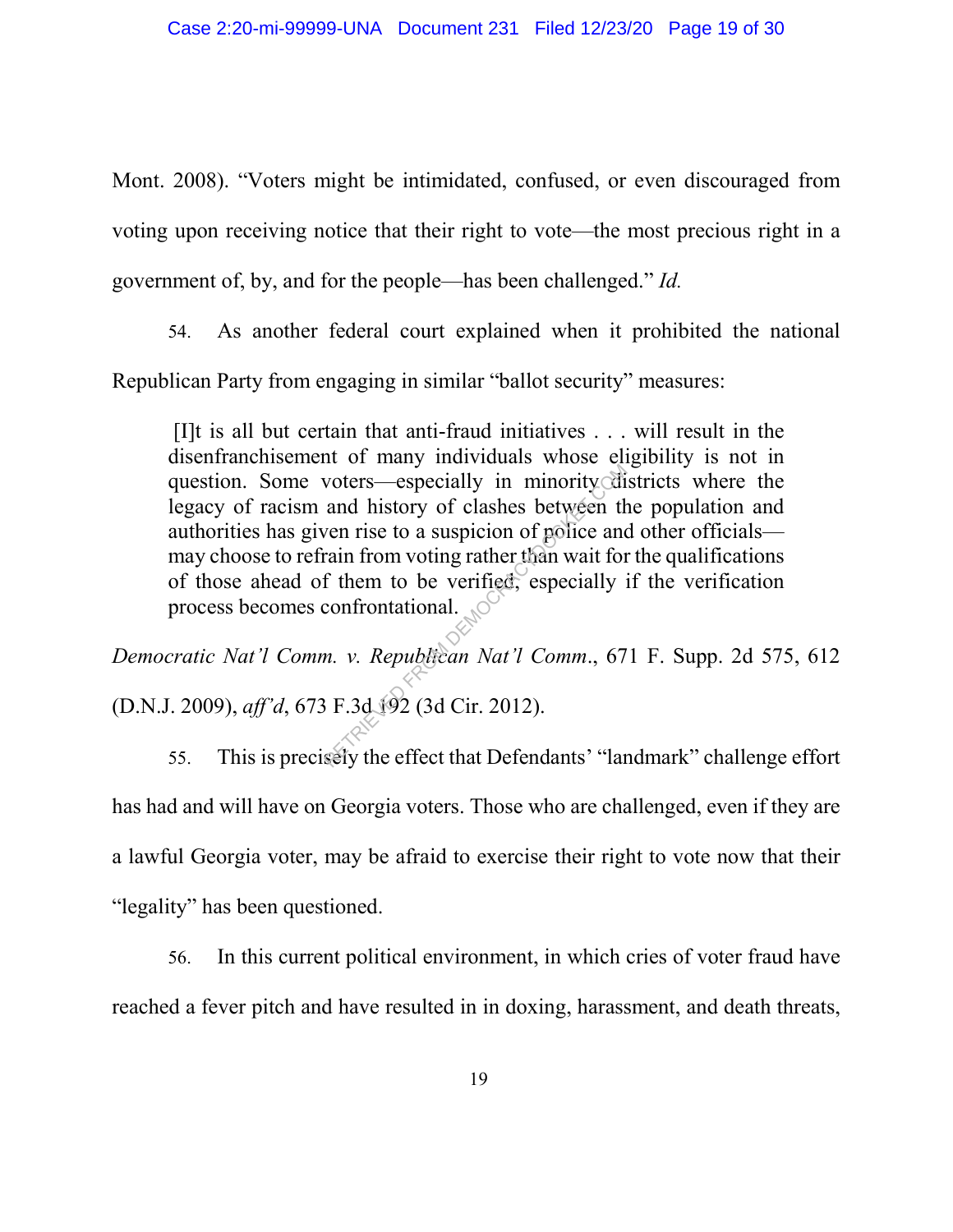qualified, eligible voters may fear they will be harassed if they exercise their right to vote simply because their names appeared on True the Vote's challenge lists.

#### **The Voter Monitoring Program and Million Dollar Bounty**

57. To complement Defendants' mass voter challenges for the January Senate Runoff, Defendants are recruiting volunteers to personally watch voters return ballots to drop box locations as part of their effort to implement the "most comprehensive ballot security initiative in Georgia history." Ex. 3.

58. Along with this live monitoring effort, True the Vote also created a "voter integrity hotline" which will be available to "citizen watchdogs" "24 hours a day, seven days a week" to respond and "take action" as necessary. Ex. 3. curity initiative in Georgia history.<br>
this live monitoring effort, True<br>
which will be available to "citizen"<br>
to respond and take action" as ne<br>
te has itself described these efforts<br>
ion the American history."

59. True the Vote has itself described these efforts as "the most aggressive election integrity operation *in American history*."

60. As a final touch, True the Vote also announced a program called "Validate the Vote"—an innocuous sounding initiative which allegedly established a \$1 million reward fund to "incentivize" individuals to report instances of "election malfeasance." Ex. 4.

61. In sum, Defendants have now published lists of hundreds of thousands of Georgians who they claim are ineligible to vote, recruited volunteers to monitor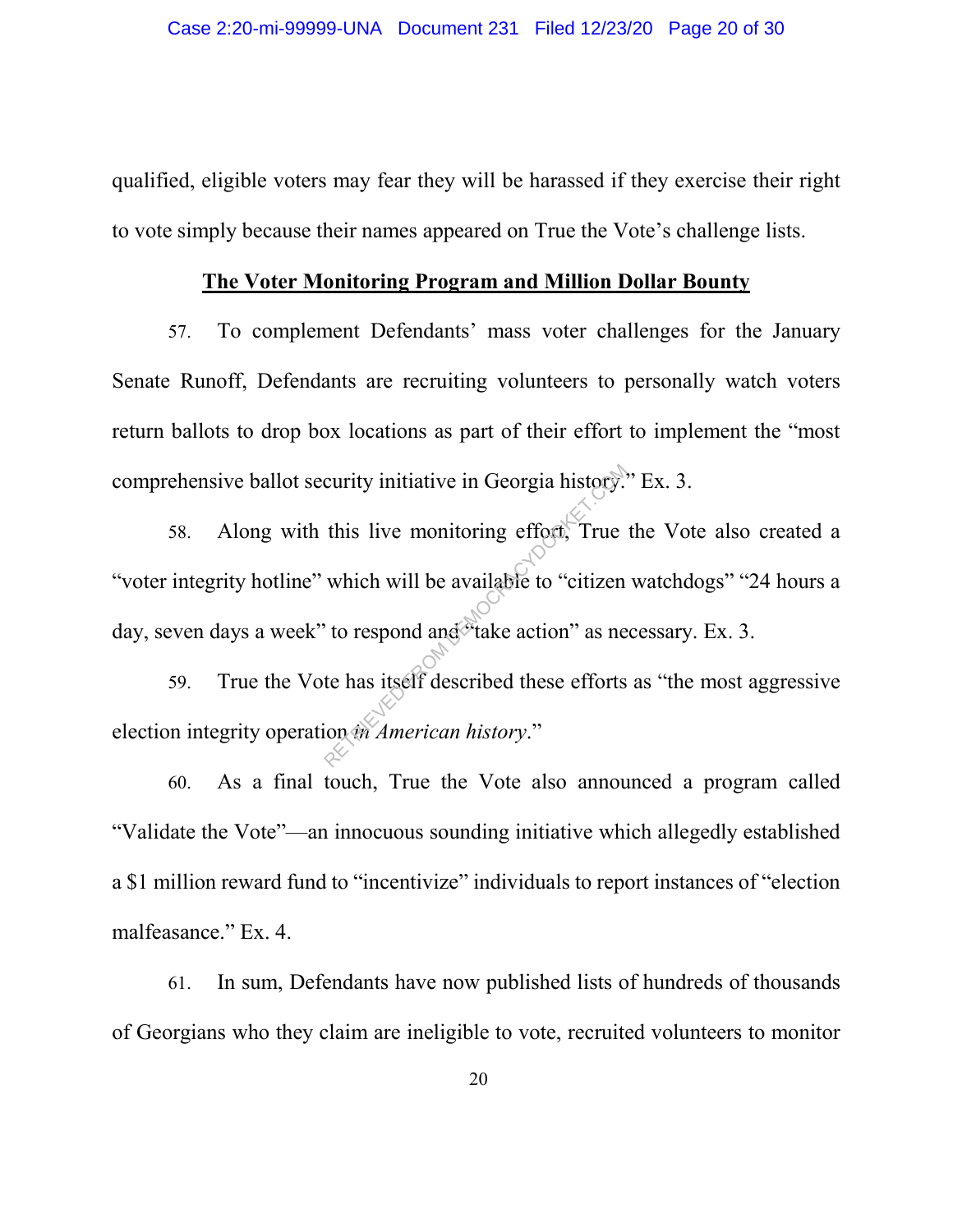voters as they return their ballots, urged "citizen watchdogs" to take photos and videos of illegal activity, and have now offered their supporters a one million dollar bounty as incentive to accuse individuals of voting illegally.

62. These efforts, especially when considered together, will expose lawful Georgia voters to the threat of harassment from Defendants' supporters who may very well attempt to "catch and expose" illegal voting. This risk is most acute for the thousands of Georgians whom Defendants have wrongfully accused of being ineligible to vote.

# **C. VOTER INTIMIDATION TACTICS HAVE LONG BEEN JUSTIFIED**  AS EFFORTS TO PREVENT<sup>4</sup> VOTER FRAUD" OR ENSURE **"ELECTORAL INTEGRITY"**

63. Defendants' purported justification in challenging hundreds of thousands of Georgians' eligibility to vote, along with their other attempts to suppress the vote, is to ensure the integrity of the election and prevent voter fraud. RETRIEVED FROM DEFENDATION TACTICS HAVE LOT<br>
TO PREVENT<sup>OR</sup>VOTER FR<br>
INTEGRITY?<br>
purported justification in character.com<br>
S' eligibility to vote, along with

64. This is not surprising. Voter intimidation efforts, particularly those aimed at Black and brown voters, have frequently been "ostensibly aimed at combatting voter fraud." *NEOCH*, 2016 WL 3166251, at \*28.

65. As just one example, for forty years, the Republican National Committee (RNC) was bound by a Consent Decree prohibiting it from engaging in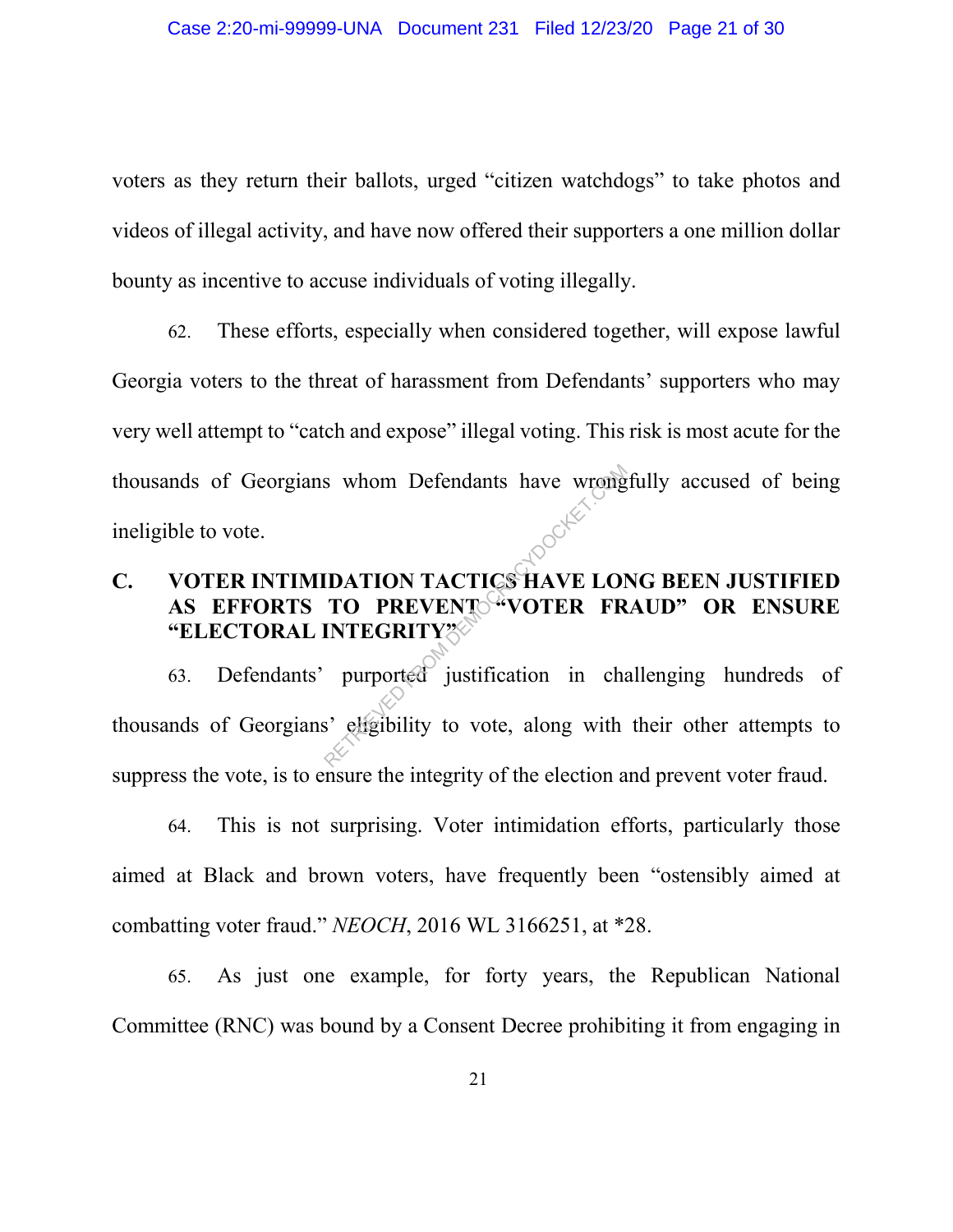"ballot security" efforts which were, in practice, simply voter intimidation tactics. This Consent Decree originated from, among other things, the RNC's practice of voter caging—that is, the practice of challenging voters' eligibility at the polls based on unreliable information, just as Defendants have done in Georgia with their mass challenge effort. *See Democratic Nat'l Comm.*, 671 F. Supp. 2d at 579. As a result of the Democratic National Committee's lawsuit to protect voters against these intimidation tactics, the RNC was prohibited from engaging in "ballot security" efforts until it was released from the Consent Decree just a few years ago.

66. Similarly, in the early 1990s, the North Carolina Republican Party sent 150,000 postcards to primarily Black voters that included false information about the state's voter registration requirements and warned those voters it would be a "federal crime . . . to knowingly give false information about your name, residence or period of residence to an election official." 671 F. Supp. 2d at 581. The Department of Justice later sued the North Carolina Republican Party for voter intimidation and entered into a substantially similar consent decree with the state party. *See* Consent Order, *U.S. v. N.C. Republican Party*, No. 91-161-Civ-5F (E.D.N.C. Feb. 27, 1992). RNC was prohibited from engage<br>
sed from the Consent Decree just a<br>
i the early 1990s, the North Carolin<br>
imarily Black voters that included<br>
ation requirements and warned the<br>
owingly give false information abo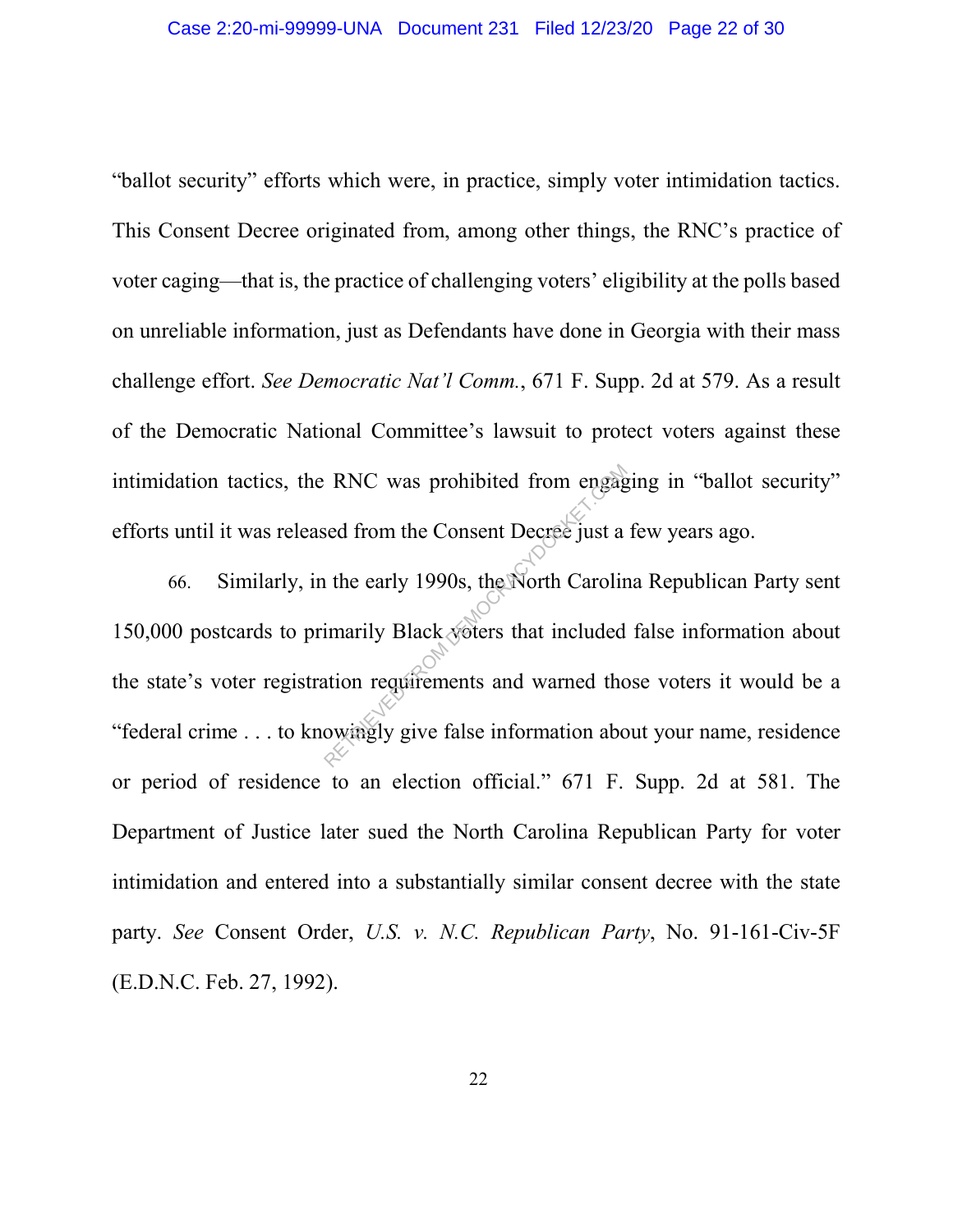67. As one federal court explained in rejecting the RNC's request to engage in certain "ballot security" efforts in 2009, "[v]oter intimidation presents an ongoing threat to the participation of minority voters in the political process, and continues to pose a far greater danger to the integrity of that process than the type of voter fraud the [Defendant] is prevented from addressing by [engaging in ballot security efforts]*.*" 671 F. Supp. 2d at 578-79.

68. Of course, the notion of widespread voter fraud in modern American politics is itself a fraud. Courts that have examined the evidence have repeatedly concluded that widespread voter fraud does not exist. *See, e.g*., *Mich. All. for Retired Americans et al. v. Benson, et al*., No. 20-000108-MM at 16 (Mich. Ct. Cl. Sept. 18, 2020) ("The documentary evidence in this case reveals that the incidences of voter fraud and absentee ballot fraud are minimal and that the fears of the same are largely exaggerated."); *Harding v. Edwards*, No. 3:20-cv-00495, ECF No. 88 at 22-24 (M.D. La. Sept. 16, 2020) (explaining "Defendants' evidence [of voter fraud] is woefully inadequate"); *Paher v. Cegavske*, 2020 WL 2089813, at \*6 & n.10 (D. Nev. Apr. 30, 2020) (finding "claim of voter fraud is without any factual basis"); *Applewhite v. Commonwealth*, No. 330 M.D. 2012, 2014 WL 184988, at \*57 (Pa. Commw. Ct. Jan. 17, 2014) (in a challenge to Pennsylvania's voter ID law, court the notion of widespread voter fraud<br>Courts that have examined the evad voter fraud does not exist. See, e.<br>on, et al., No. 20-000108-MM at 16<br>ry evidence in this case reveals that the feat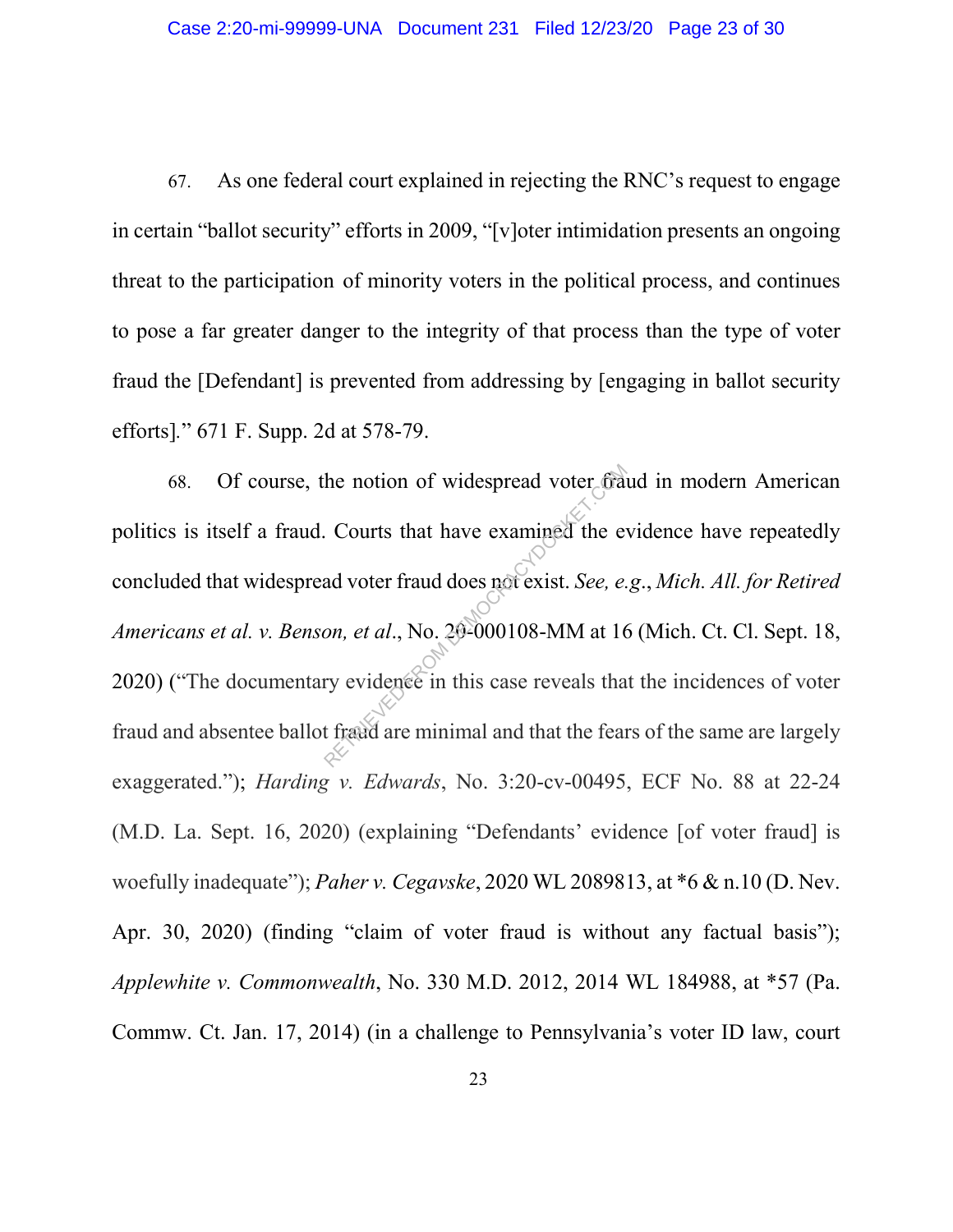noting, "[t]he parties [we]re not aware of any incidents of in-person voter fraud in Pennsylvania and d[id] not have direct personal knowledge of in person voter fraud elsewhere"); *Brakebill v. Jaeger*, No. 16-cv-00008 (DLH), ECF No. 50 at 25 (D.N.D. Aug. 1, 2016) (court concluding "[t]he undisputed evidence before the Court reveals that voter fraud in North Dakota has been virtually non-existent"); *One Wis. Inst. v. Thomsen*, No. 15-cv-324 (JDP), 2016 WL 4059222, at \*2 (W.D. Wis. July 29, 2016) *rev'd in part*, 963 F.3d 665 (federal judge remarking "[t]he Wisconsin experience demonstrates that a preoccupation with mostly phantom election fraud leads to real incidents of disenfranchisement, which undermine rather than enhance confidence in elections, particularly in minority communities"); *League of Women Voters of N.C. v. North Carolina*, 769 F.3d 224, 246 (4th Cir. 2014) ("North Carolina asserts goals of electoral integrity and fraud prevention. But nothing in the district court's portrayal of the facts suggests that those are anything other than merely imaginable."). art, 963 F.3d 665 (federal judge rem<br>
s that a preoccupation with mostly<br>
disenfranchisement which underr<br>
particularly in minority communit<br>
Carolina 769 F.3d 224, 246 (4th Cir<br>
l integrity and fraud prevention. B

69. Similarly, despite voluminous litigation challenging the results of the 2020 General Election, judges across the country, and from across the political spectrum, have concluded there is no evidence to support the theory that the General Election was plagued by widespread voter fraud, let alone any fraud at all.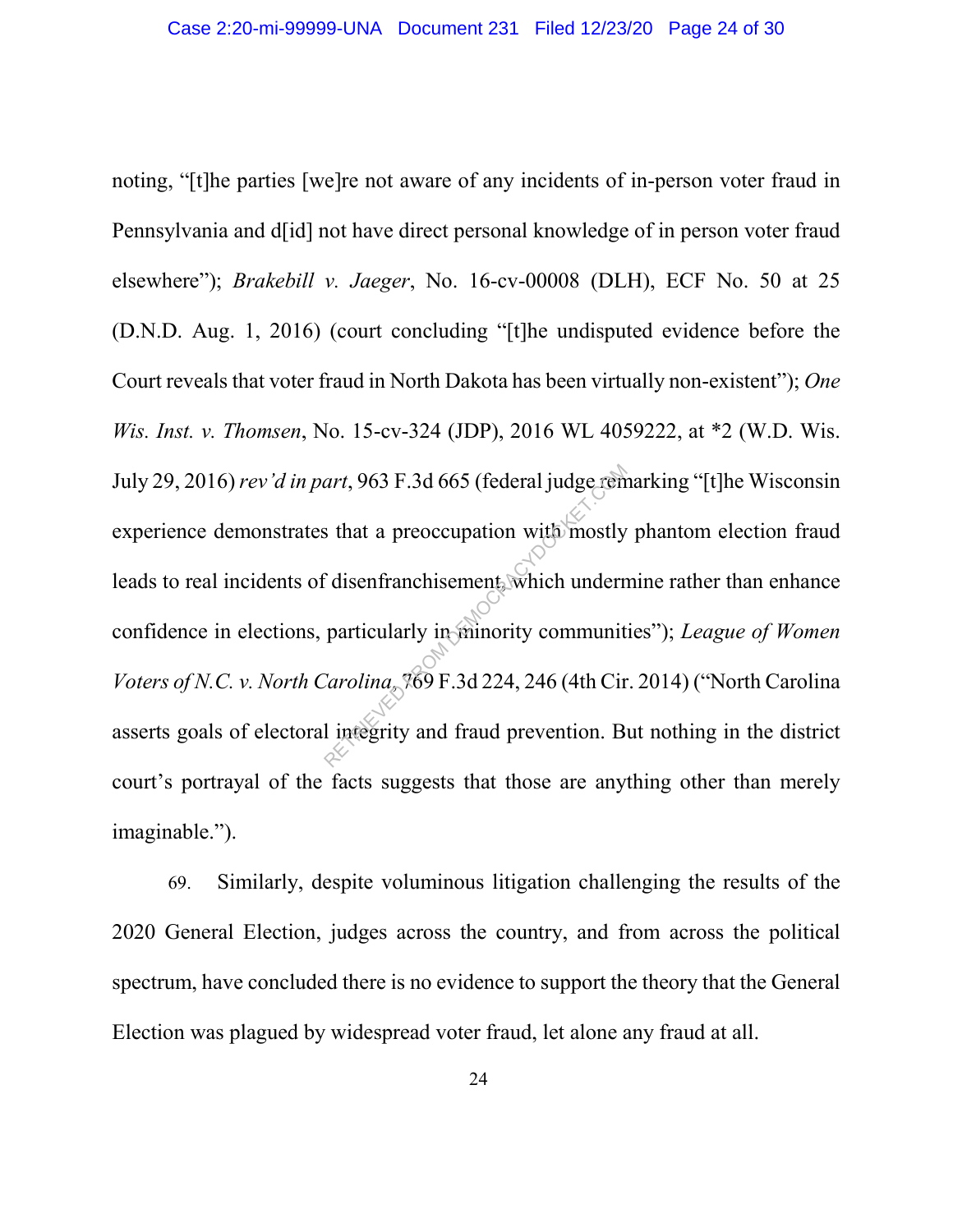70. Undeterred by these findings, Defendants have assumed the role of vigilantes to prosecute those whom they deem ineligible to vote, while intimidating and deterring thousands of lawful voters in the process.

#### **D. TO COMBAT THIS KIND OF VIGILANTISM, CONGRESS REPEATEDLY PROHIBITED ACTS OF VOTER INTIMIDATION**

71. The Ku Klux Klan Act of 1871 (the "Klan Act") was the last of the Enforcement Acts—legislation passed during Reconstruction to protect newly freed slaves and their supporters from violence and harassment. While the Klan Act is most well known for making state officials liable in federal court if they deprive anyone of their civil rights or the equal protection of the law, *see* 42 U.S.C. § 1983, the Klan Act also prohibited private actors from engaging in conspiracies to intimidate voters. *See* 42 U.S.C. § 1985(3). The state officials liable in federation<br>aking state officials liable in federation<br>its or the equal profection of the law<br>hibited private actors from engage<br>2 U.S.C § 1985(3).<br>Aater, Congress reaffirmed its co

72. Many years later, Congress reaffirmed its commitment to outlawing voter intimidation in the Civil Rights Act of 1957. That Act, now codified at 52 U.S.C. § 10101(b), prohibited any person from intimidating voters, or attempting to intimidate voters, "for the purpose of interfering with [the right to vote]." In the years following the Civil Rights Act, courts interpreted that provision to require purposeful intent to intimidate voters and to discriminate on the basis of race. *See, e.g*., *United States v. McLeod*, 385 F.2d 734, 750 (5th Cir. 1967) (holding plaintiffs failed to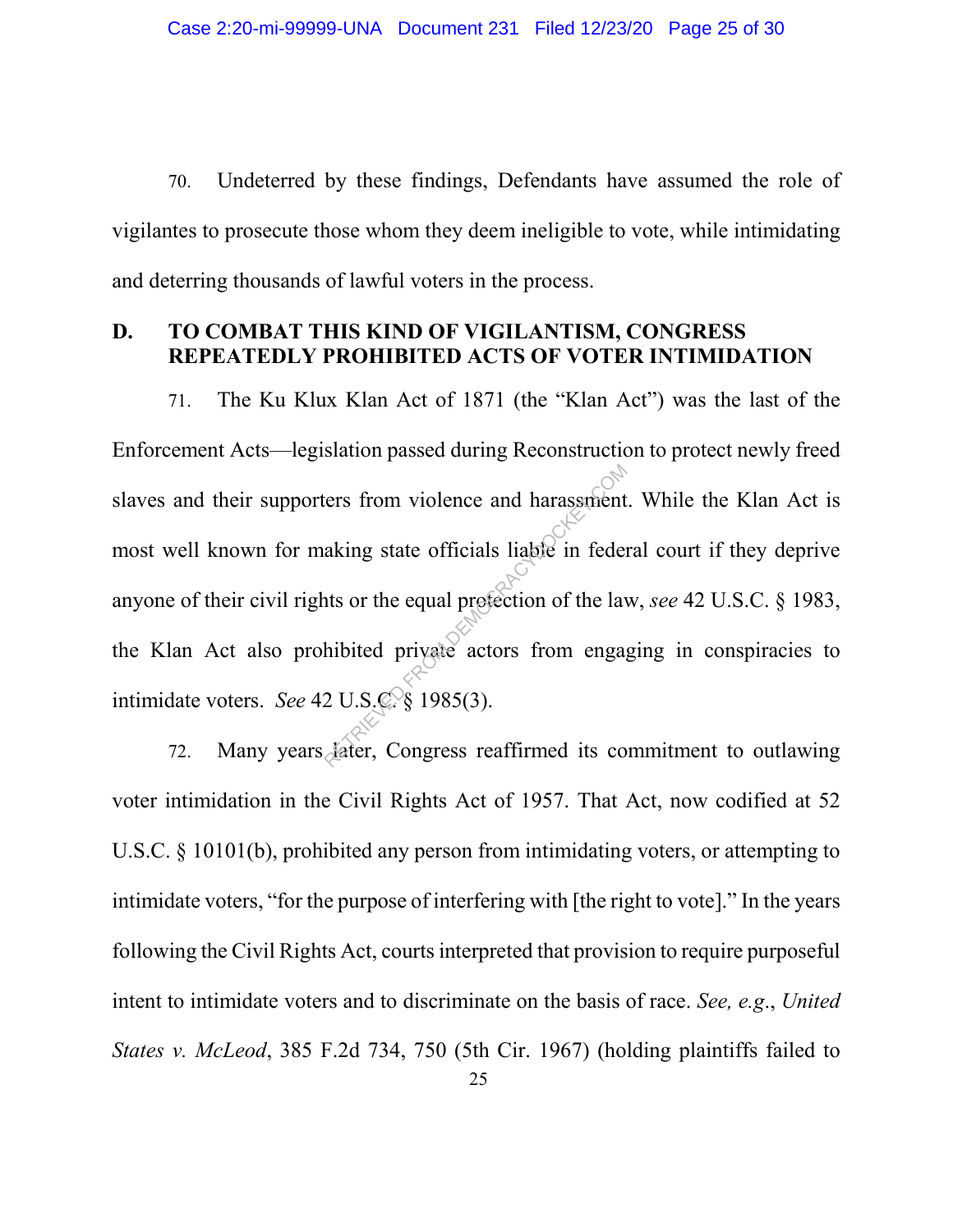prove voter intimidation under the Civil Rights Act because there was a good-faith, "legitimate" motive for the Defendants' actions).

73. Several years after passing the Civil Rights Act, explicitly recognizing that voter intimidation would be difficult to prove under that Act, Congress passed § 11(b) of the Voting Rights Act. The text of § 11(b) reads: "No person, whether acting under color of law or otherwise, shall intimidate, threaten, or coerce, or attempt to intimidate, threaten, or coerce any person for voting or attempting to vote, or intimidate, threaten, or coerce, or attempt to intimidate, threaten, or coerce any person for urging or aiding any person to vote or attempt to vote  $\dots$  ." 52 U.S.C. § 10307(b). By its plain text, § 11(b) removed the "purpose" requirement found in the Civil Rights Act, thus removing the requirement that plaintiffs demonstrate a specific purpose to intimidate voters to bring a successful cause of action for voter intimidation. reaten, or coerce any person for yoti<br>or coerce, or attempt to infimidate,<br>ing any person to vote or attempt to<br>xt, § 11(b) removed the "purpose" removing the requirement that poidate voters to bring a successful

74. Indeed, in testimony before the Senate Judiciary Committee, then-Attorney General Katzenbach explained that § 11(b) "represents a substantial improvement over [the Civil Rights Act]," which now prohibits voting intimidation. Voting Rights, Part 1: *Hearings on S. 1564 Before the S. Comm. on the Judiciary*, 89th Cong. 16 (1965). As Katzenbach further explained, "under [the VRA] no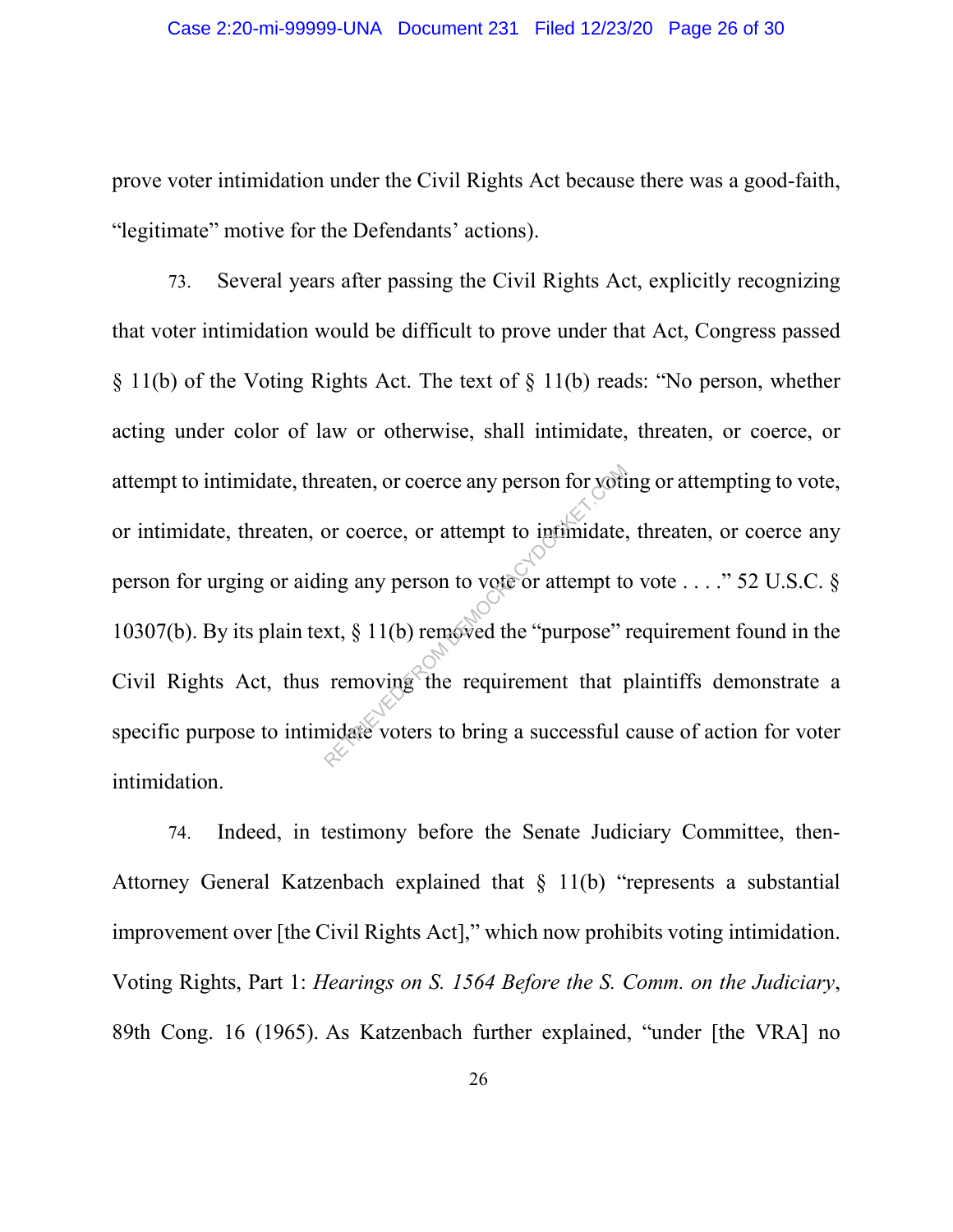subjective 'purpose' need be shown, in either civil or criminal proceedings, in order to prove intimidation . . . Rather, defendants would be deemed to intend the natural consequences of their acts." *Id.* The House Report went on to adopt this reasoning, explaining: "The prohibited acts of intimidation need not be racially motivated; indeed, unlike [the Civil Rights Act] (which requires proof of a 'purpose' to interfere with the right to vote) no subjective purpose or intent need be shown." H. Rep. No. 89-439 at 30, 89th Congress, 1st Sess. 32 (1965).

75. As a result, Plaintiffs need not show that Defendants have any specific, purposeful intent to intimidate voters (against voters of color or otherwise) to demonstrate a violation of § 11(b); rather, the legal test is whether Defendants' conduct is objectively intimidating or threatening to voters. ress, 1st Sess. 32 (1965).<br>Plaintiffs need not show that Defer<br>timidate voters (against voters of<br>of § 11(b); rather, the legal test<br>timidating or threatening to voters.

#### **CAUSES OF ACTION**

## **COUNT I Section 11(b) of the Voting Rights Act of 1965, 52 U.S.C. § 10307(b)**

76. Plaintiffs reallege and incorporate by reference paragraphs 1 to 75 of this Complaint as though fully set forth herein.

77. Section 11(b) of the Voting Rights Act prohibits any person, "whether acting under color of law or otherwise," from acts which "intimidate, threaten, or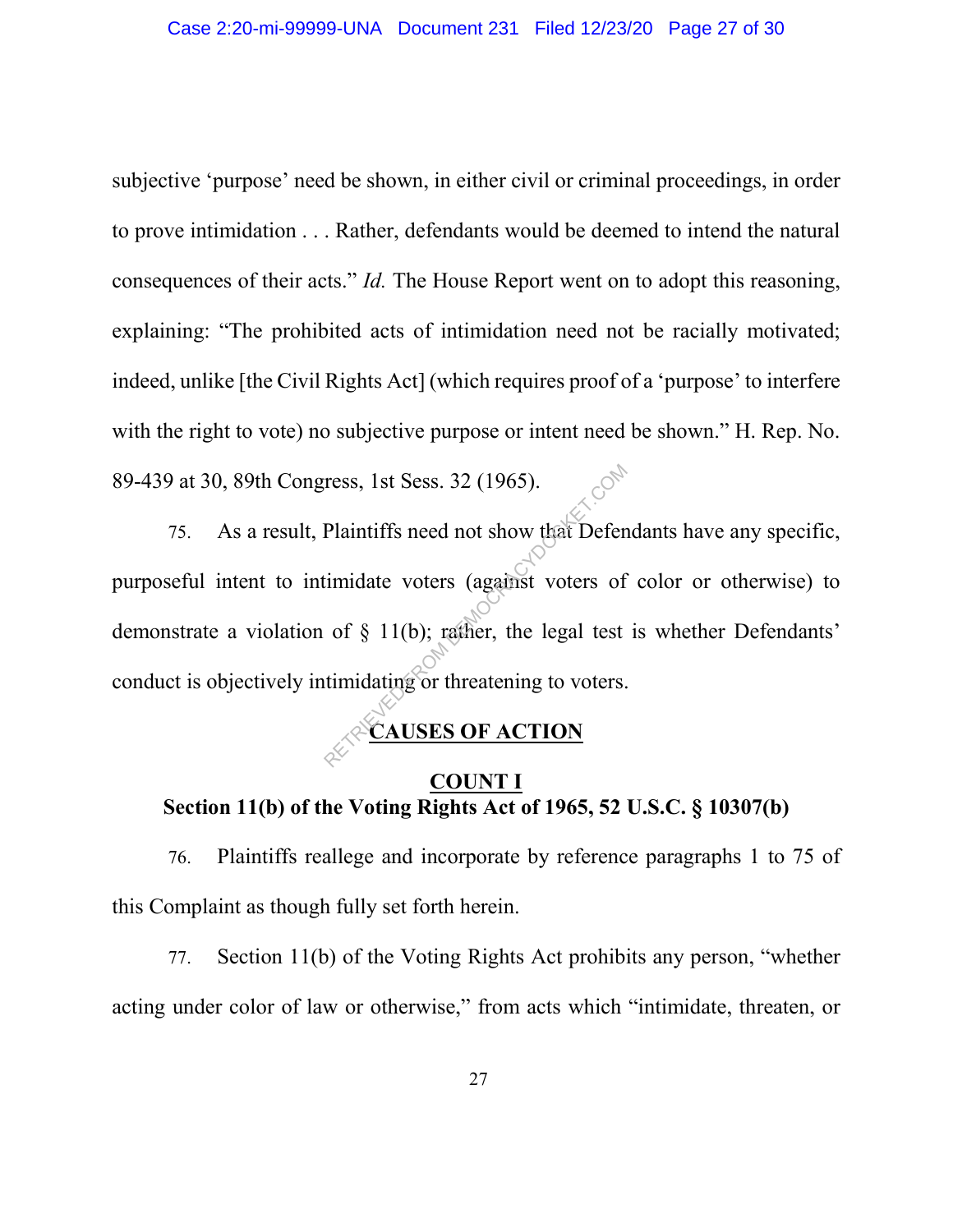coerce . . . any person for voting or attempting to vote," or any attempted acts to do so. 52 U.S.C. § 10307(b).

78. Defendants, by engaging in an unprecedented effort to challenge the eligibility of hundreds of thousands of Georgians to vote, by recruiting "citizen watchdogs" to watch voters return their ballots, and by offering a \$1 million reward to incentivize its supporters to find evidence of "illegal voting," have engaged in activities which are objectively likely to intimidate voters in violation of § 11(b) of the Voting Rights Act.

79. Plaintiffs are entitled to a declaration that Defendants have violated  $\S$ 11(b) of the Voting Rights Act and an injunction enjoining Defendants and their agents from any further activity which intimidates voters. Executively likely to intimidate voters if<br>e entitled to a declaration that Def<br>that Act and an injunction enjoining<br>activity which intimidates voters.

# **PRAYER FOR RELIEF**

**WHEREFORE**, Plaintiffs respectfully request that this Court enter judgment in their favor and against Defendants, and:

- A. Declare that Defendants have violated § 11(b) of the Voting Rights Act.
- B. Temporarily and permanently enjoin the Defendants and their respective agents, officers, employees, and successors, and all persons acting in concert with each or any of them, from: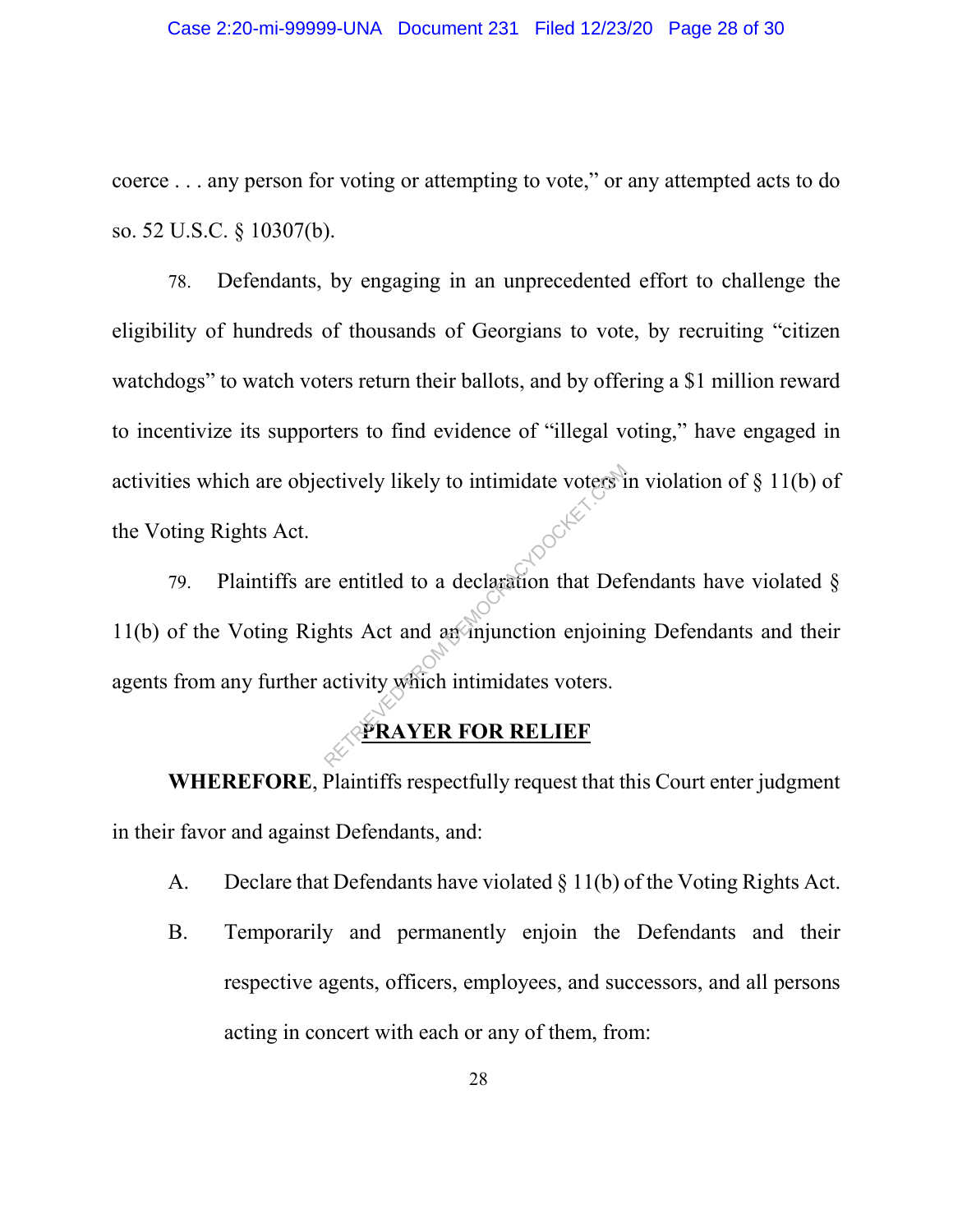- i. Submitting challenges to any voter's eligibility in the State of Georgia;
- ii. Contacting any voter at their home, in person, by mail, by phone, by internet, or by any other means, in an attempt to confirm their eligibility to vote;
- iii. Participating in any poll-watching, poll-monitoring, or electionobserving activities; recruiting and training individuals for these activities; or advertising these activities; Proving activities; recruiting and train<br>vities; or advertising these activities<br>tographing or video recording vot<br>ng the course of voting or working<br>fendants to withdraw their pending<br>prejues 159 counties.
- iv. Photographing or video recording voters or election workers during the course of voting or working at the polls;
- C. Require Defendants to withdraw their pending challenges to voters in each of Georgia's 159 counties.
- D. Order True the Vote to cease any and all operations in the State of Georgia.
- E. Award Plaintiffs their costs, disbursements, and reasonable attorneys' fees incurred in bringing this action pursuant to 42 U.S.C. § 1988 and other applicable laws; and
- F. Grant such other and further relief as the Court deems just and proper.